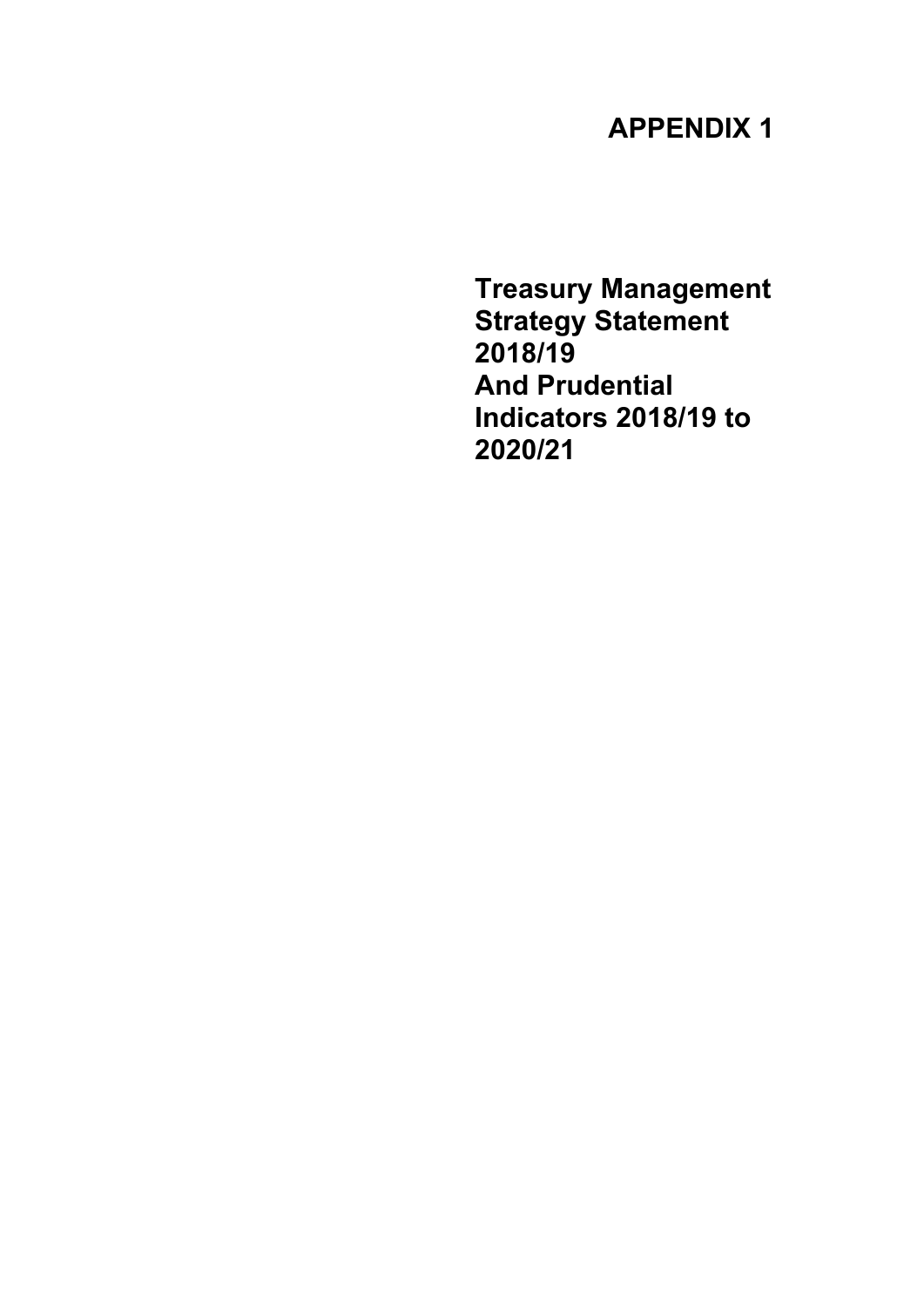### **Treasury Management Strategy for 2017/18**

#### **Contents**

The strategy for 2017/18 covers:

- **Introduction**
- **Training**
- **Policy on use of external Treasury advisors**
- **Prudential Indicators 2017/18 – 2019/20**

Capital Expenditure Plans Capital Financing Requirement (CFR) Minimum revenue provision (MRP) Policy Statement Investment Balances Capital affordability indicators Borrowing Requirements Borrowing – Current position, Operational Boundary, Authorised limit Treasury Limits Interest rate projections Policy on borrowing in advance of need

- **Current portfolio positon**

#### - **Annual Investment Strategy**

Investment Policy Types of investments Prospects for interest rates Creditworthiness Policy Counterparty and Group limits Time and monetary limits Sovereign limits Money Market Funds Enhanced Money Market Funds Main Bankers Local Authority Mortgage Scheme (LAMS)

#### - **Scheme of Delegation**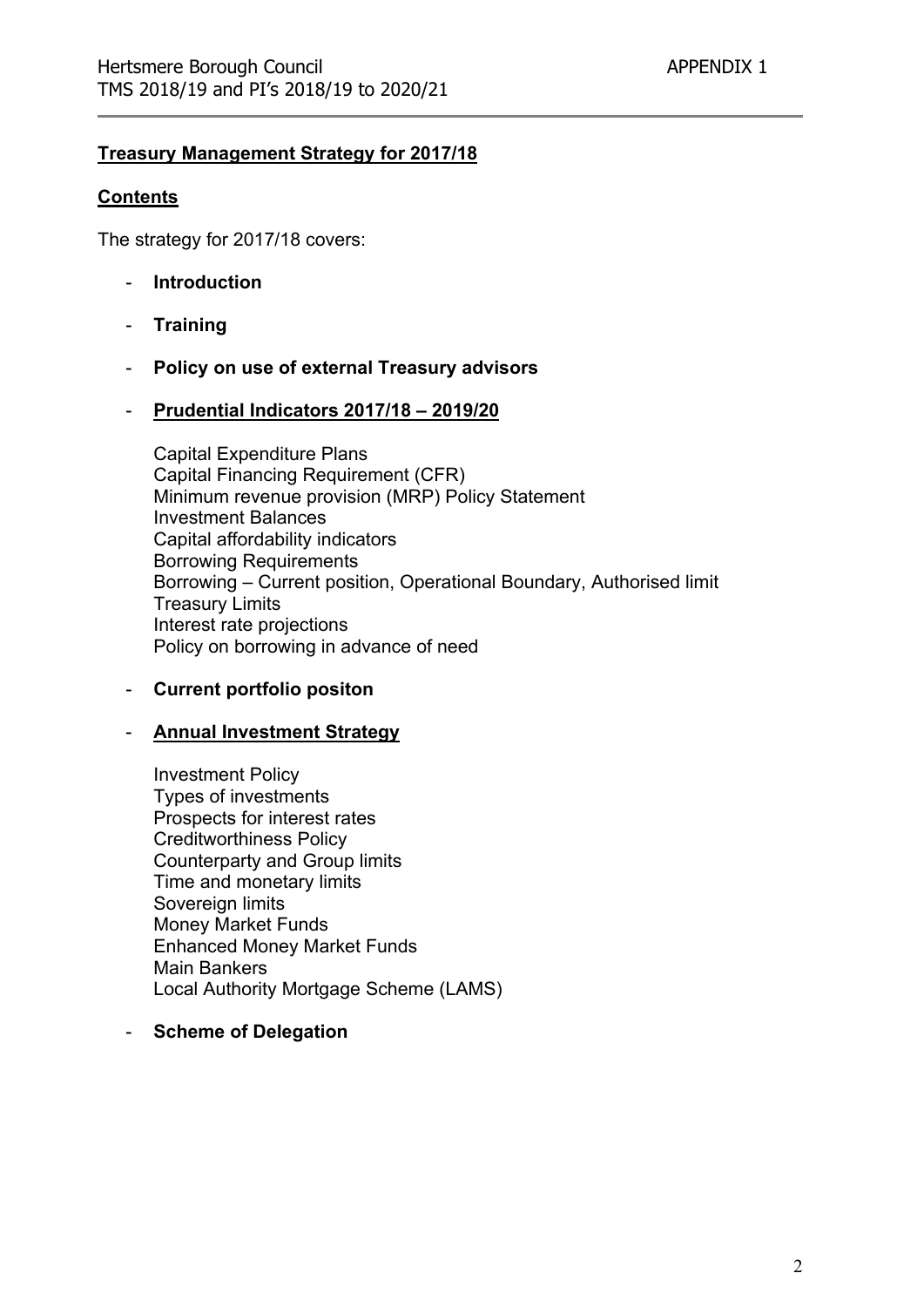# **TREASURY MANAGEMENT STRATEGY STATEMENT**

# **1. Introduction**

- 1.1. This Treasury Management Strategy statement (TMS) has been compiled in accordance with the Chartered Institute of Public Finance and Accountancy's (CIPFA) Code of Practice (the code) on Treasury Management (revised 2017).
- 1.2. In accordance with the Code the Council's TMS must be approved annually by the full Council. The Council must also receive, as a minimum, mid-year and outturn review reports.
- 1.3. Since 2016/17 the Audit Committee is the nominated body responsible for ensuring effective scrutiny of the Treasury Management Strategy and policies and receives reports as set out in paragraph 1.6 below.
- 1.4. The Financial monitoring panel also receive quarterly monitoring reports detailing projected income forecasts, creditworthiness updates and operational changes to treasury activities.
- 1.5. The aim of these reporting arrangements is to ensure that those with ultimate responsibility for the treasury management function understand fully the implications of treasury management policies and activities, and that those implementing policies and executing transactions have properly fulfilled their responsibilities with regard to delegation and reporting.
- 1.6. This Council has adopted the following reporting arrangements in accordance with the requirements of the revised Code:

| Report                                                  | <b>Committee</b>                  | <b>Frequency</b>                                                        |
|---------------------------------------------------------|-----------------------------------|-------------------------------------------------------------------------|
| <b>Treasury Management</b>                              | <b>Audit Committee - Scrutiny</b> | Annually before the start of<br>the financial year                      |
| Strategy (TMS)                                          | Full Council - Approval           | Annually before the start of<br>the financial year                      |
| <b>Treasury Management Mid-</b>                         | <b>Audit Committee - Scrutiny</b> | Annually at next available<br>Audit Committee following 30<br>September |
| year review                                             | Full Council - To Note            | Annually with TMS                                                       |
| <b>Annual Treasury Outturn</b>                          | Audit Committee - Scrutiny        | Annually by the 30 September<br>after each year end                     |
| Review                                                  | Full Council - To Note            | Annually with TMS                                                       |
| <b>Treasury Management</b><br><b>Monitoring Reports</b> | <b>Financial Monitoring Panel</b> | Quarterly                                                               |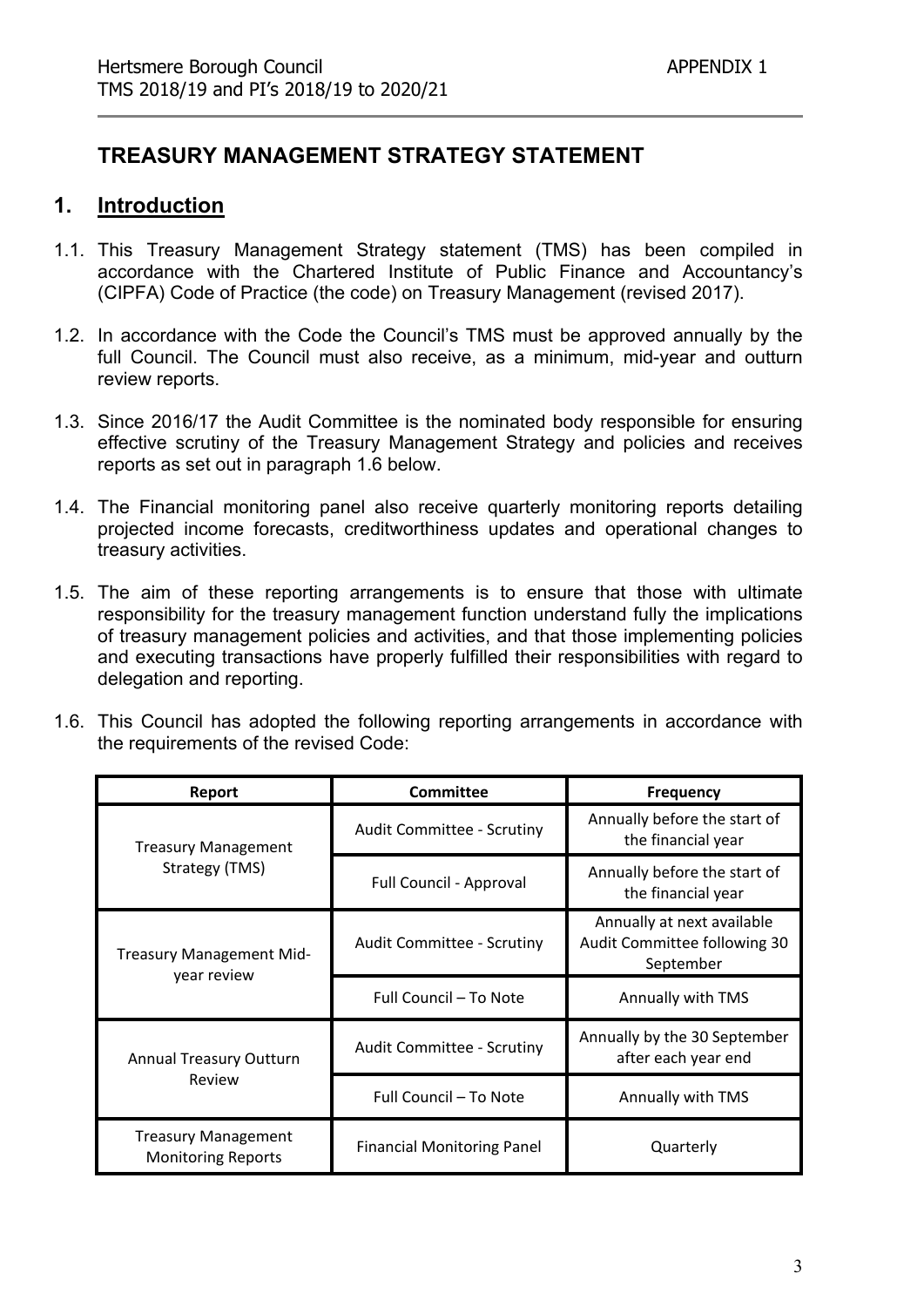- 1.7. The Council is required to operate a balanced budget, which broadly means that cash raised during the year will meet cash expenditure. A primary function of the treasury management operation is to ensure that this cash flow is adequately planned, with cash being available when it is needed. Surplus monies are invested in low risk counterparties or instruments commensurate with the Council's risk appetite, providing adequate liquidity initially before considering investment return.
- 1.8. Another main function of the treasury management service is the funding of the Council's capital plans. These capital plans provide a guide to the borrowing need of the Council, essentially the longer-term cash flow planning, to ensure that the Council can meet its capital spending obligations. This management of longer-term cash may involve arranging long or short-term loans, or using longer-term cash flow surpluses.

CIPFA defines treasury management as:

*"The management of the local authority's investments and cash flows, its banking, money market and capital market transactions; the effective control of the risks associated with those activities; and the pursuit of optimum performance consistent with those risks."*

This strategy includes views on interest rates and leading market forecasts provided by the Council's treasury advisor, Link Asset Service.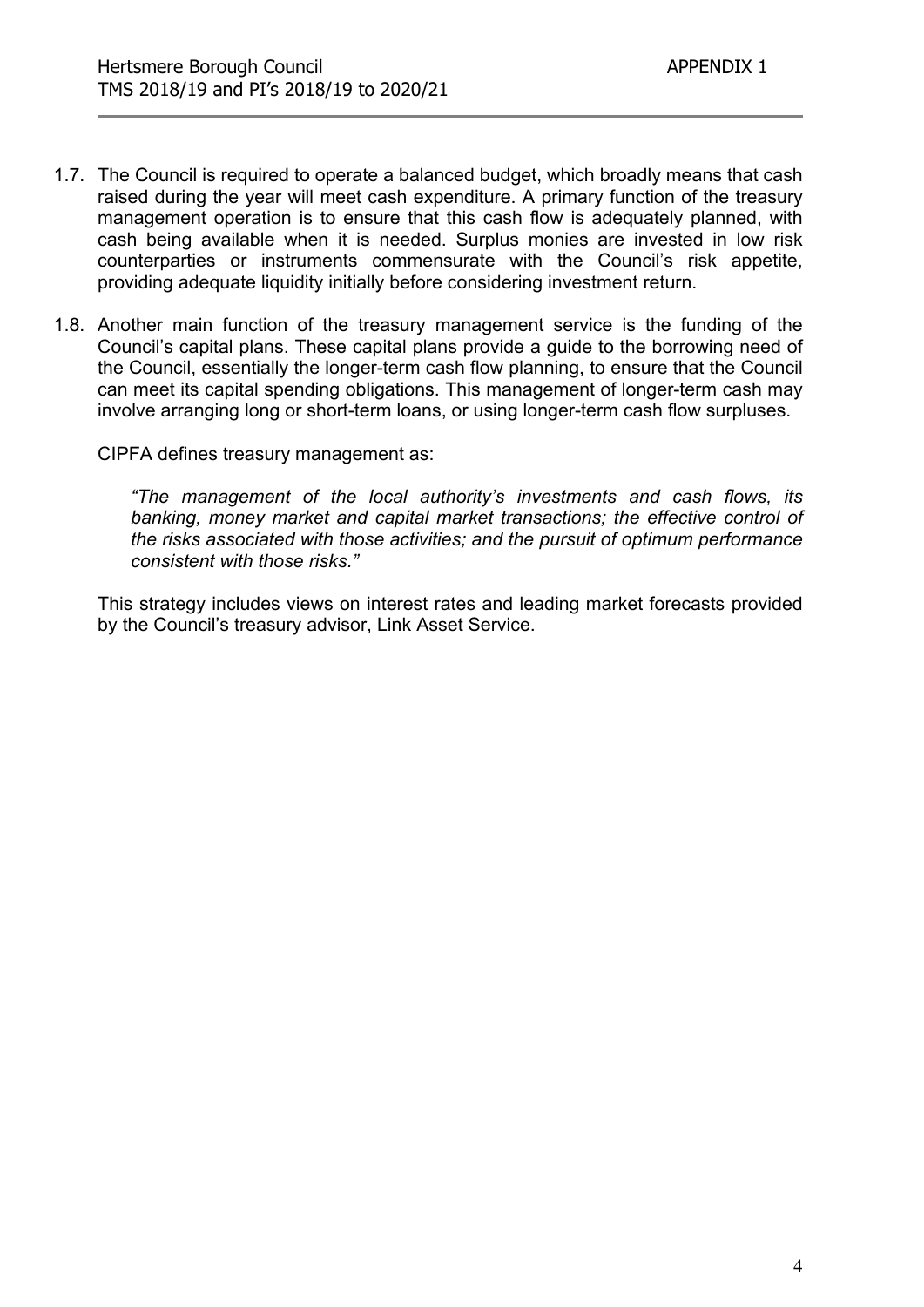# **2. Training**

2.1. The CIPFA Code requires the Corporate Director as the responsible officer to ensure that members with responsibility for treasury management receive adequate training in treasury management. This especially applies to members responsible for scrutiny. Training will be provided as necessary.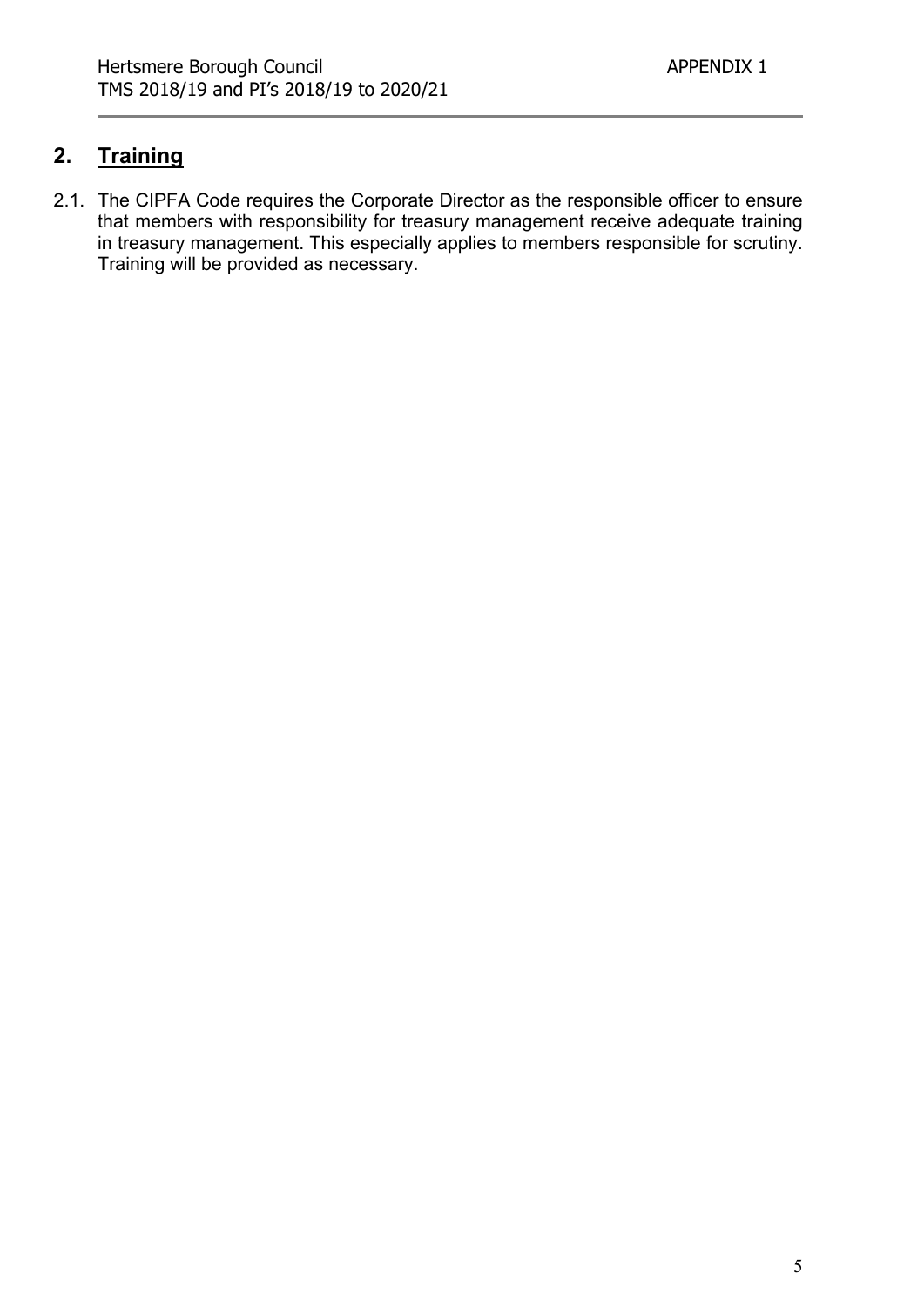# **3. Treasury Management Advisors**

- 3.1. The Council use Link Asset Services as its external treasury management advisors. However the Council recognises that responsibility for treasury management decisions remain with the organisation at all times and will ensure that undue reliance is not placed upon our external advisors.
- 3.2. The Council also recognise the value in employing external providers of treasury management services in order to acquire access to specialist skills and resources.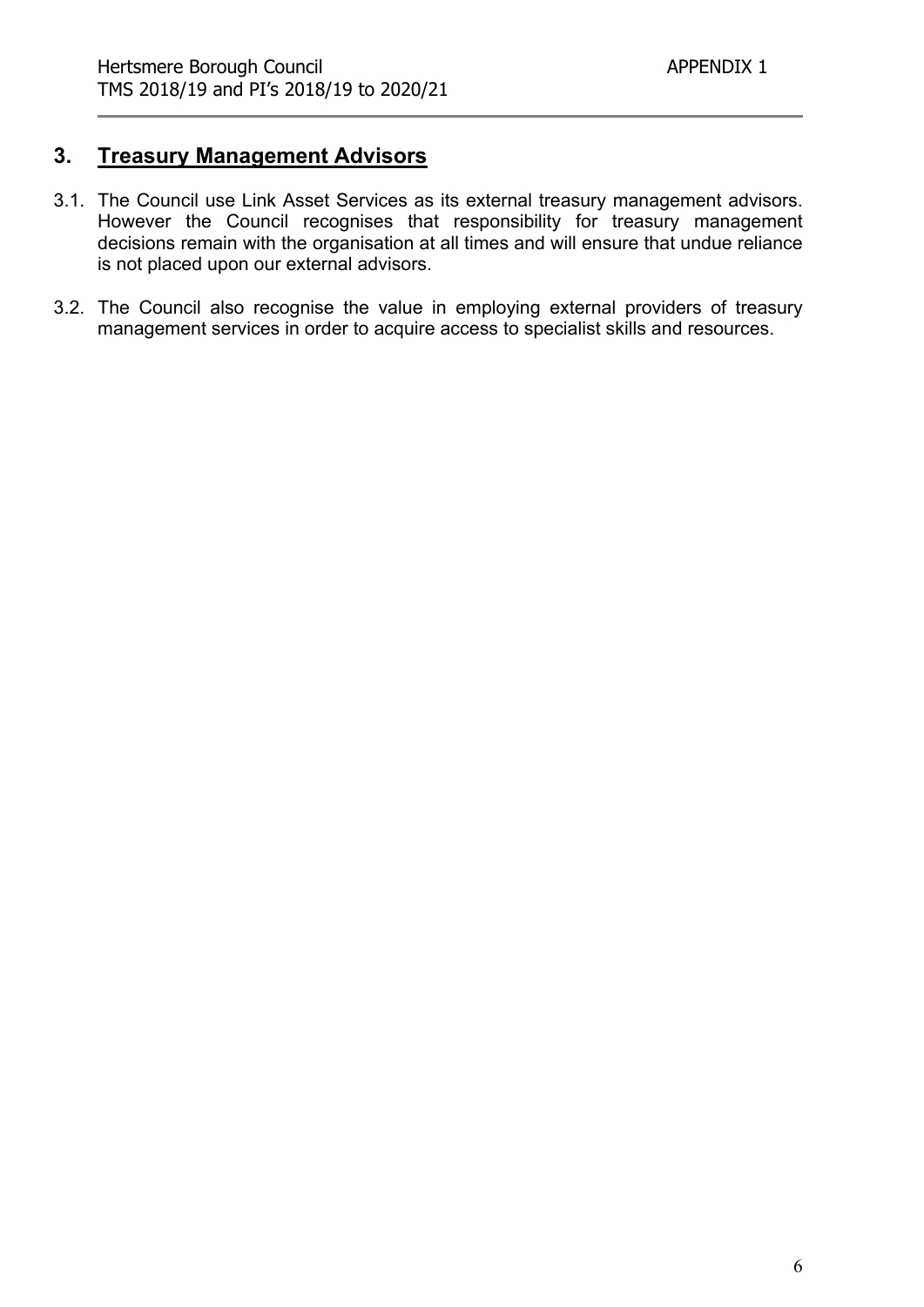# **4. The Capital Prudential Indicators 2017/18 – 2019/20**

4.1. The Council's capital expenditure plans are a key driver of treasury management activity. The output of the capital expenditure plans is reflected in the prudential indicators, which are designed to assist member overview and scrutiny of those plans.

#### 4.2. **Capital Expenditure**

4.2.1. This prudential indicator is a summary of the Council's capital expenditure plans as set out in the Capital Programme 2018/19 to 2020/21 (report ref C/18/08)

|                                                |                | 2017/18                         | 2018/19         | 2019/20         | 2020/21         | <b>Total</b>                         |
|------------------------------------------------|----------------|---------------------------------|-----------------|-----------------|-----------------|--------------------------------------|
| £'000                                          | Original       | <b>Revised</b><br><b>Budget</b> | <b>Estimate</b> | <b>Estimate</b> | <b>Estimate</b> | <b>Budget</b><br>2018/19-<br>2020/21 |
| <b>Asset Management</b>                        | 1,658          | 552                             | 5,393           | 995             | $\overline{0}$  | 6,388                                |
| <b>Development Company</b>                     | 0              | 75                              | 425             | $\Omega$        | $\overline{0}$  | 425                                  |
| <b>Engineering Services</b>                    | 9              | $\overline{0}$                  | 0               | $\overline{0}$  | $\overline{0}$  | 0                                    |
| Planning & Building<br>Control                 | 109            | 26                              | 80              | $\mathbf{0}$    | 0               | 80                                   |
| Environmental Health                           | 430            | 430                             | 689             | 689             | 689             | 2,067                                |
| Partnerships &<br><b>Community Support</b>     | 36             | $\mathbf 0$                     | 4,800           | 0               | 0               | 4,800                                |
| <b>Street Scene Services</b>                   | 1,112          | 727                             | 1,676           | 0               | $\mathbf 0$     | 1,676                                |
| <b>Finance And Business</b><br><b>Services</b> | 214            | 299                             | 436             | $\Omega$        | 0               | 436                                  |
| Human resources &<br><b>Customer Services</b>  | 6              | $\mathbf 0$                     | 0               | 0               | $\mathbf 0$     | $\mathbf 0$                          |
| <b>Housing Services</b>                        | $\overline{0}$ | $\mathbf 0$                     | $\overline{0}$  | $\overline{0}$  | $\overline{0}$  | $\mathbf{0}$                         |
| <b>Total</b>                                   | 3,574          | 2,110                           | 13,499          | 1,684           | 689             | 15,872                               |
|                                                |                |                                 |                 |                 |                 |                                      |
| <b>Financed by:</b>                            |                |                                 |                 |                 |                 |                                      |
| Capital receipts                               | 1,178          | 175                             | 2,362           | 995             | $\mathbf 0$     | 3,357                                |
| <b>Housing Enabling Fund</b>                   | 54             | $\overline{0}$                  | 54              | $\overline{0}$  | $\overline{0}$  | 54                                   |
| Innovation and<br>investment fund              | 600            | 550                             | 3,355           | 0               | $\overline{0}$  | 3,355                                |
| <b>S106/CIL</b>                                | 135            | 516                             | 830             | $\overline{0}$  | $\overline{0}$  | 830                                  |
| <b>Other Reserves</b>                          | 1,141          | 411                             | 813             | $\overline{0}$  | 0               | 813                                  |
| Revenue                                        | 140            | 140                             | 100             | 100             | 100             | 300                                  |
| <b>External Grants</b>                         | 326            | 318                             | 1,185           | 589             | 589             | 2,363                                |
| <b>External Borrowing</b>                      | 0              | $\mathbf 0$                     | 4,800           | $\mathbf 0$     | $\mathbf 0$     | 4,800                                |
| Net financing need for<br>the year             | 3,574          | 2,110                           | 13,499          | 1,684           | 689             | 15,872                               |

## **Table 1 - Capital Expenditure**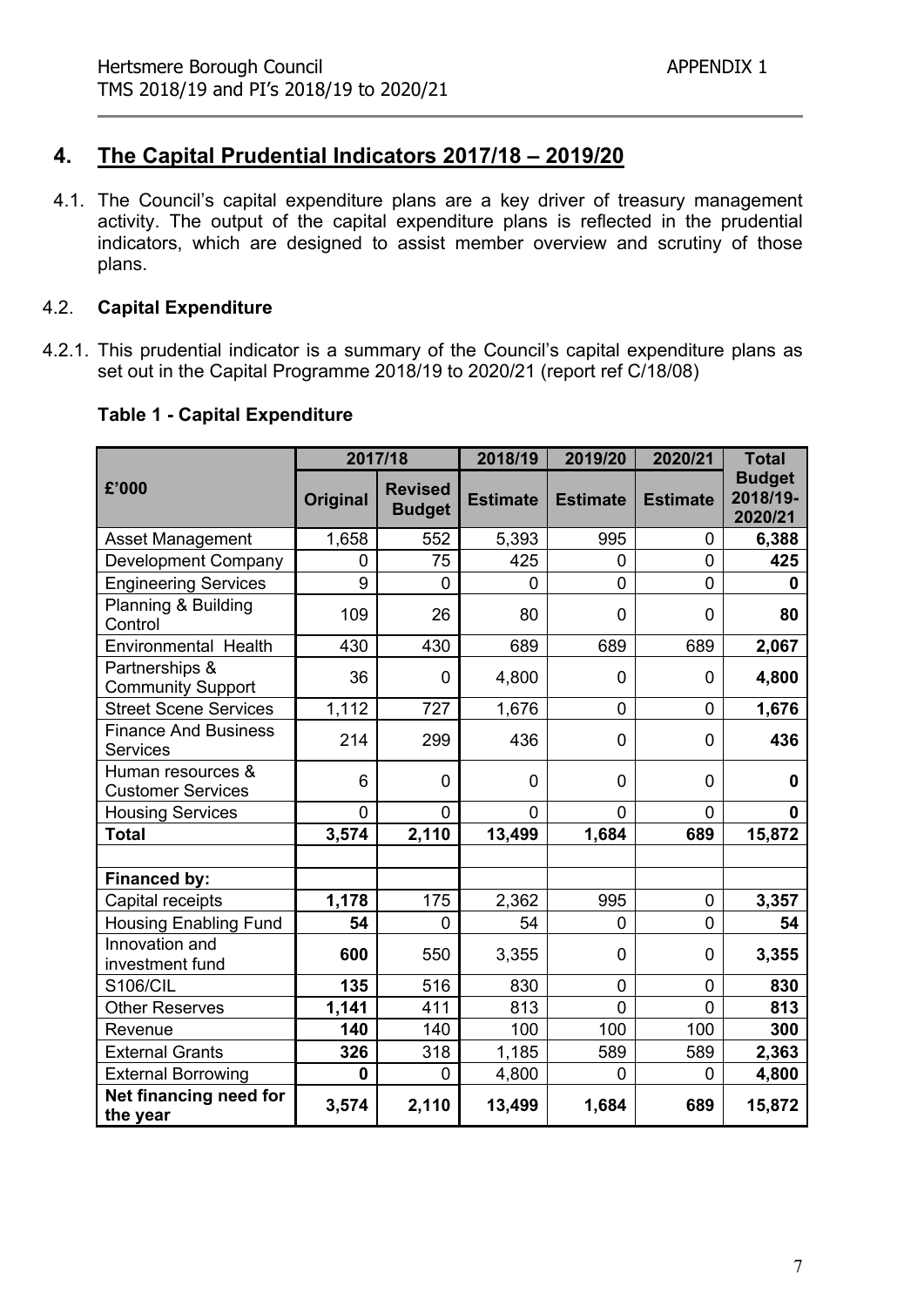- 4.2.2. Table 1 above summarises how these capital expenditure plans are to be financed from capital or revenue resources with any shortfall in available resources resulting in a funding borrowing need.
- 4.2.3. The current programme is mostly financed from specific capital or revenue resources with the exception of the loan to Hertsmere Leisure trust, which is showing as being funded from external borrowing. However there are several other options available for funding this scheme, either singly, or as a combination of Capital Receipts, Earmarked Reserves internal or external borrowing. Therefore in order to ensure that the optimum funding decision is taken, a final position on funding of the scheme will be taken at a later date and will depend on factors such as levels of reserves available for use, known commitments and external factors such as borrowing rates.
- 4.2.4. With a number of other development projects on the horizon such as the Civic Office North and investment through Hertsmere Developments Limited the borrowing requirement could rise substantially as these schemes progress.

#### 4.3. **The Council's borrowing need (The Capital Financing Requirement)**

- 4.3.1. The second prudential indicator is the Council's Capital Financing Requirement (CFR). The CFR is quite simply the total outstanding capital expenditure that has not yet been funded from either revenue or capital resources. It is essentially a measure of the Council's underlying borrowing need. Any capital expenditure that is not immediately funded will increase the CFR.
- 4.3.2. The CFR cannot increase indefinitely as the Council is required to set aside an amount each year from revenue to finance historical capital expenditure that was not financed in the year it was incurred. This minimum revenue provision (MRP) is a statutory annual revenue charge which broadly reduces the borrowing need in line with each assets expected useful life.

|  |  |  | 4.3.3. Table 2 - The Council is asked to approve the CFR projections below: |
|--|--|--|-----------------------------------------------------------------------------|
|--|--|--|-----------------------------------------------------------------------------|

| <b>CFR</b> projections          | 2016/17       | 2017/18        | 2018/19 | 2019/20 | 2020/21 |
|---------------------------------|---------------|----------------|---------|---------|---------|
| £000's                          | <b>Actual</b> | Est.           | Est.    | Est.    | Est.    |
| <b>CFR</b><br>Year<br>Previous  | 5,932         | 5,691          | 5,450   | 10,009  | 9,318   |
| B/Fwd                           |               |                |         |         |         |
| financing<br>Net<br>for<br>need | 0             | $\overline{0}$ | 4,800   | (450)   | (524)   |
| year                            |               |                |         |         |         |
| Less MRP and Financing          | (241)         | (241)          | (241)   | (241)   | (241)   |
| movements                       |               |                |         |         |         |
| <b>Total CFR</b>                | 5,691         | 5,450          | 10,009  | 9,318   | 8,553   |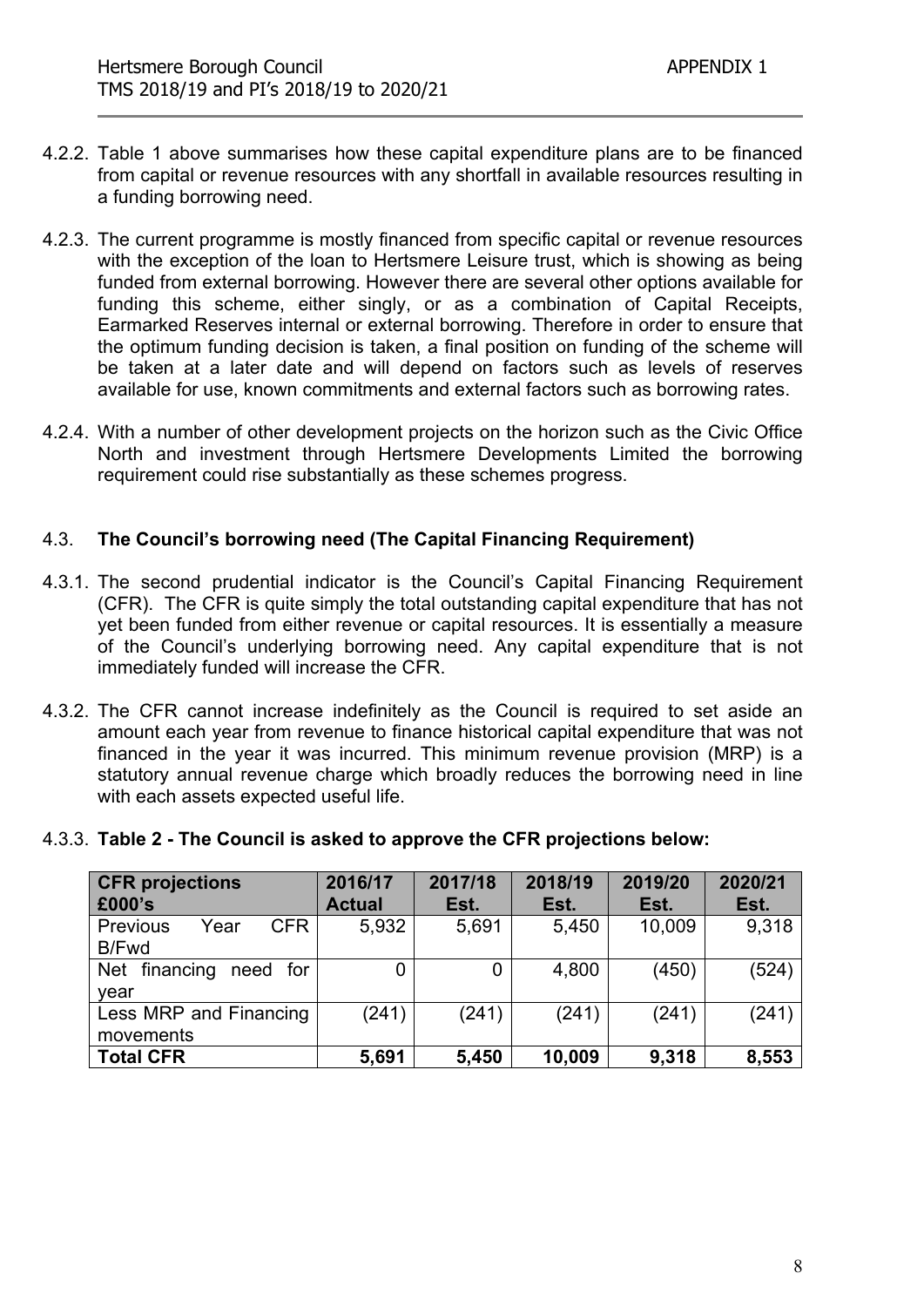#### *Adjustment A*

- 4.3.4. The CFR includes an element known as "Adjustment A", which dates back to a change in accounting practice in 2007 and represents unfunded capital spend as at that date which could not be classified against individual Council assets. For Hertsmere the "Adjustment A" relates to the Council's Leisure Centres now managed under full repairing leases by Hertsmere Leisure Trust. Historically the CFR figure was calculated less the "adjustment A", as allowed under Capital Accounting guidance.
- 4.3.5. This position was reviewed during 2015/16 and the Adjustment A element of £9.9m was added to the CFR which had at that time been zero. Given that Hertsmere is looking at significant capital investment in the near future, which will require some borrowing, thereby increasing the Council's CFR, also being mindful of the Prudential Code's guidance on affordability, a voluntary contribution of £4.0m was set aside to reduce the CFR to £5.9m. The remaining CFR of £5,6m is now being written down through the MRP mechanism. This ongoing contribution from revenue is part of the base revenue budget.
- 4.3.6. Various projects such as the proposed extension to the Civic Offices North or investment in Hertsmere Developments Limited have not been included within the above projections. Once these projects have been formally agreed following initial feasibility works and included within the Capital programme then the CFR may need to increase and further MRP required as Capital reserves are likely to be insufficient to finance these projects. The revenue (MRP) implications of such projects will form part of any financial appraisal and financing decision.
- 4.3.7. It is likely that the Council will seek to fund such development from future revenue streams arising from the project.

#### 4.4. **Minimum Revenue Provision (MRP) policy statement**

- 4.4.1. As referred to already, the Council is required to pay off an element of the accumulated unfunded capital spend each year (the CFR) through a revenue charge (the minimum revenue provision - MRP), although it is also allowed to undertake additional voluntary payments if required (voluntary revenue provision - VRP).
- 4.4.2. The Communities and Local Government (CLG) regulations have been issued which require the full Council to approve an MRP Statement in advance of each year. Councils are required to determine each year an amount of MRP which they consider to be prudent. CLG provides statutory guidance as to how it considers this duty can be met, but the guidance is not binding if alternative arrangements result in a prudent outcome. The Council is recommended to approve the following MRP Statement.
- 4.4.3. For capital expenditure incurred before 1 April 2008 or which in the future will be Supported Capital Expenditure, the MRP policy will be:
	- **Option 1 – Regulatory Method** MRP will follow the existing practice outlined in former CLG regulations (i.e. CFR is calculated after Adjustment A) However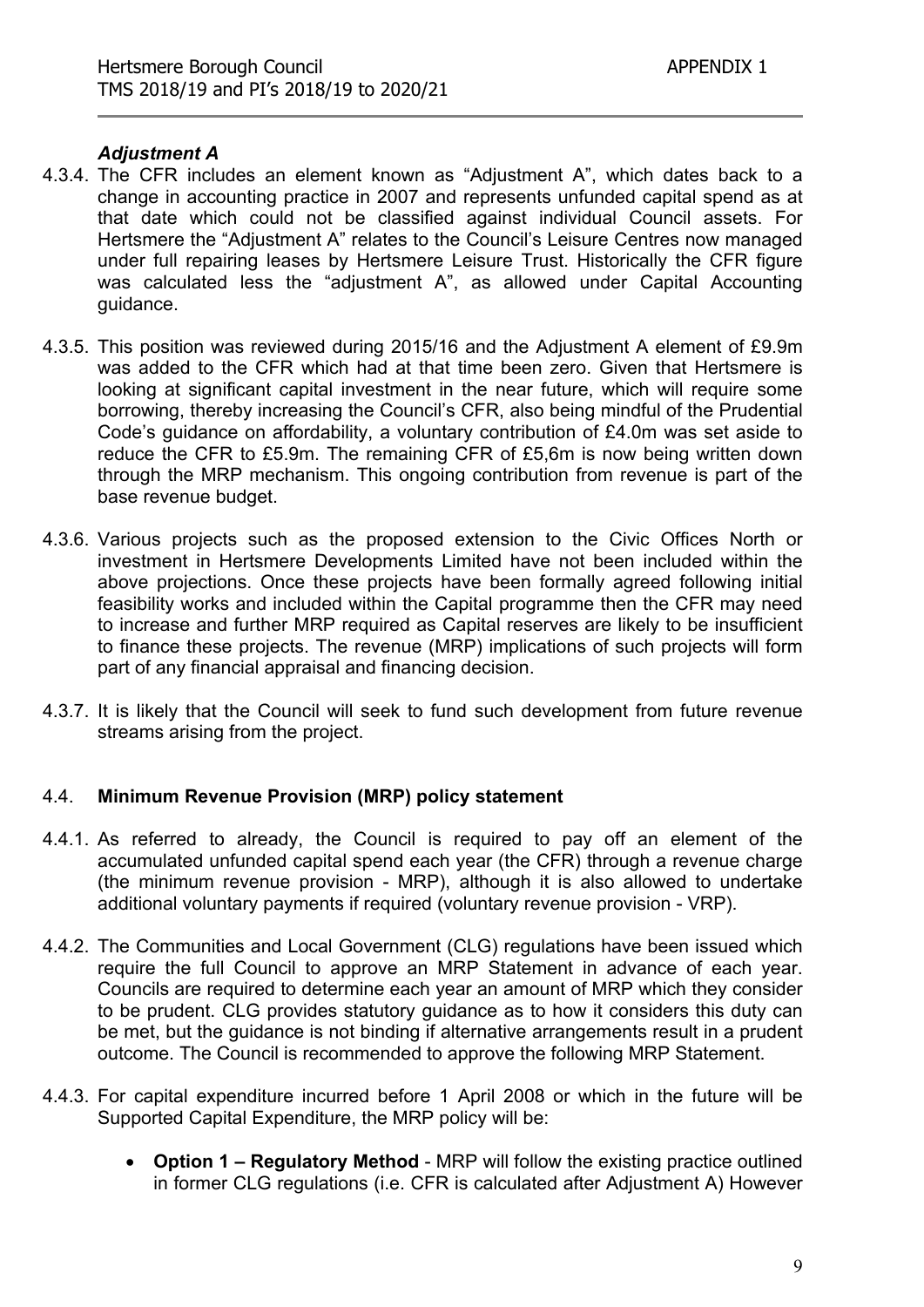as detailed in paragraph 5.3.4 the council set aside a voluntary MRP adjustment of c.£4.0m for 2015/16. The remaining CFR balance of £5.9m will be written down through an annual MRP from 2016/17 onwards.

- 4.4.4. From 1 April 2008 for all unsupported borrowing the MRP policy will be:
	- **Option 3 - Asset life method** MRP will be based on the estimated life of the assets, in accordance with the proposed regulations (this option must be applied for any expenditure capitalised under a Capitalisation Direction).
- 4.4.5. These options provide for a reduction in the borrowing need over approximately the asset's life.
- 4.4.6. The Council would not be required to make an MRP contribution until the financial year following completion of development.

#### 4.5. **Core funds and expected investment balances**

4.5.1. The application of resources (capital receipts, reserves etc.) to either finance capital expenditure or other budget decisions to support the revenue budget will have an ongoing impact on investments unless resources are supplemented each year from new sources (asset sales etc.). Detailed below are estimates of the year end balances for each resource and anticipated day to day cash flow balances.

| <b>Year End Resources</b>   | 2017/18         | 2018/19         | 2019/20         | 2020/21         |
|-----------------------------|-----------------|-----------------|-----------------|-----------------|
| £m                          | <b>Forecast</b> | <b>Estimate</b> | <b>Estimate</b> | <b>Estimate</b> |
| Total core funds            | 30              | 25              | 22              |                 |
| Working capital             | 18              | 11              | 11              |                 |
| <b>Expected investments</b> | 48              | 36              | 33              | 31              |

#### **Table 3 – Investment Balance Forecast**

4.5.2. The expected level of investment balances beyond the forthcoming year can be difficult to forecast as they are affected by fluctuations in working capital balance which are only available on a temporary basis. Should the Council decide not to borrow and instead utilise internal reserves and cash balances to finance part or all of capital the level of core funds will be reduced accordingly.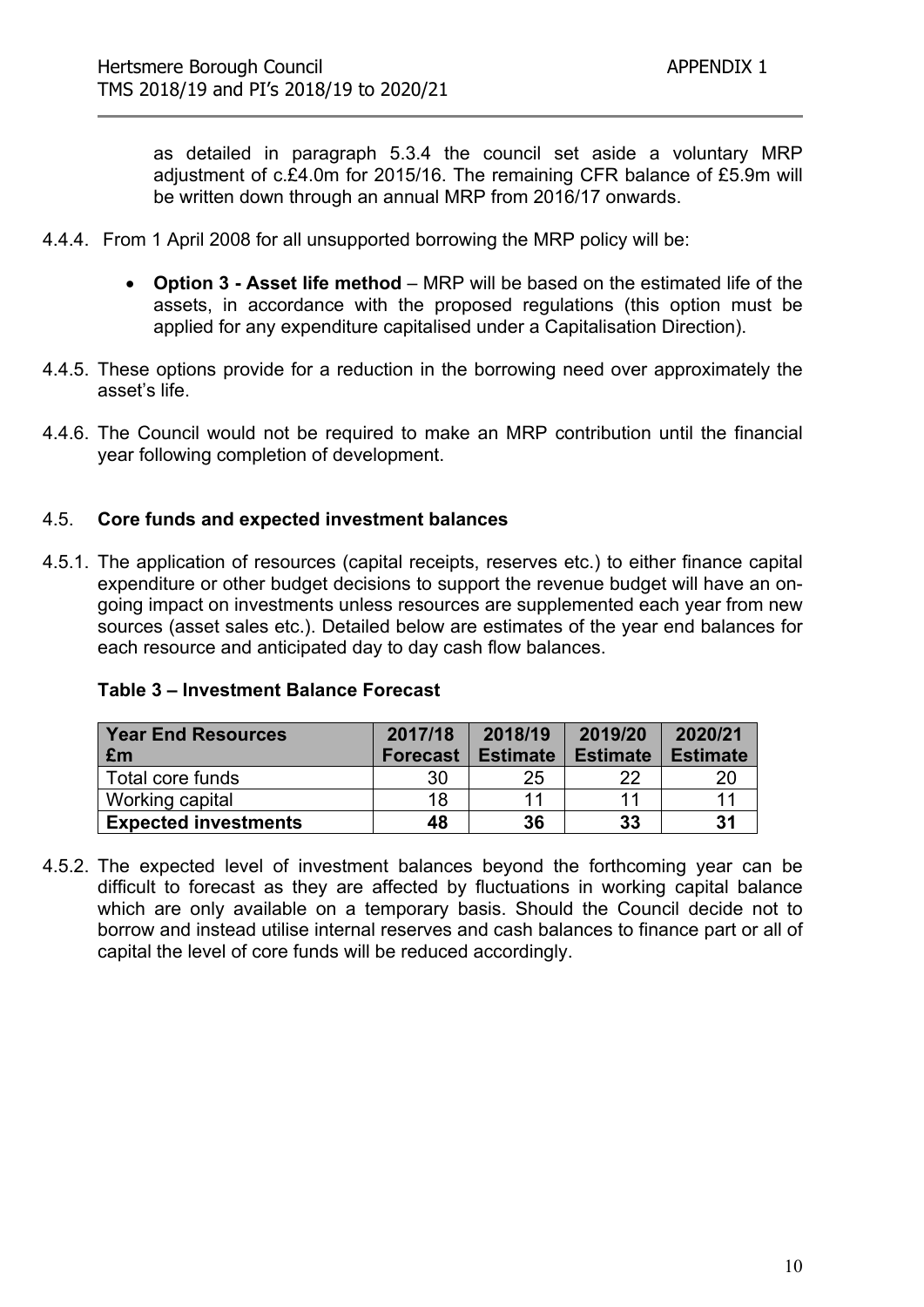#### 4.6. **Affordability prudential indicators**

- 4.6.1. The previous sections cover the overall capital and control of borrowing prudential indicators, but within this framework prudential indicators are required to also assess the affordability of the capital investment plans. The following two indicators provide an indication of the impact of the Council's capital investment plans on its overall finances. The Council is asked to approve the following indicators:
- 4.6.2. **Ratio of financing costs to net revenue stream.** This indicator identifies the trend in the cost of capital (borrowing and other long term obligation costs net of investment income) against the net revenue stream. The estimates of financing costs include current commitments and the proposals in the budget report.
- 4.6.3. **Incremental impact of capital investment decisions on council tax.** This indicator identifies the revenue costs associated with proposed changes to the three year capital programme recommended in this budget report compared to the Council's existing approved commitments and current plans. The assumptions are based on the budget, but will invariably include some estimates.

|                                                                                  | 2016/17<br><b>Actual</b> | 2017/18<br><b>Forecast</b> | 2018/19<br><b>Estimate</b> | 2019/20<br><b>Estimate</b> | 2020/21<br><b>Estimate</b> |
|----------------------------------------------------------------------------------|--------------------------|----------------------------|----------------------------|----------------------------|----------------------------|
| Ratio of financing costs to<br>net revenue                                       | $(2.77\%)$               | (2.26%)                    | 0.18%                      | $(3.14\%)$                 | (5.18%)                    |
| Incremental impact of capital<br>investment decisions on<br>council tax band D - | £0.59                    | £0.35                      | £5.43                      | £0.28                      | (E5.63)                    |

#### **Table 4 - Affordability Indicators**

#### 4.7. **Borrowing Projections**

4.7.1. The Council's anticpated Treasury position at 31 March 2017, with forward projections are summarised below.

#### **Table 5 - Borrowing Projections**

| Em                                                 | 2017/18<br><b>Original</b><br><b>Estimate</b> | 2017/18<br><b>Revised</b><br><b>Forecast</b> | 2018/19<br><b>Estimate</b> | 2019/20<br><b>Estimate</b> | 2020/21<br><b>Estimate</b> |
|----------------------------------------------------|-----------------------------------------------|----------------------------------------------|----------------------------|----------------------------|----------------------------|
| Actual gross debt at 31 March                      |                                               |                                              | 4,800                      | 4,350                      | 3,826                      |
| <b>The Capital Financing</b><br><b>Requirement</b> | 5,691                                         | 5,450                                        | 10,009                     | 9,318                      | 8,553                      |
| Under / (over) borrowing                           | 5,691                                         | 5,450                                        | 5,209                      | 4,968                      | 4,727                      |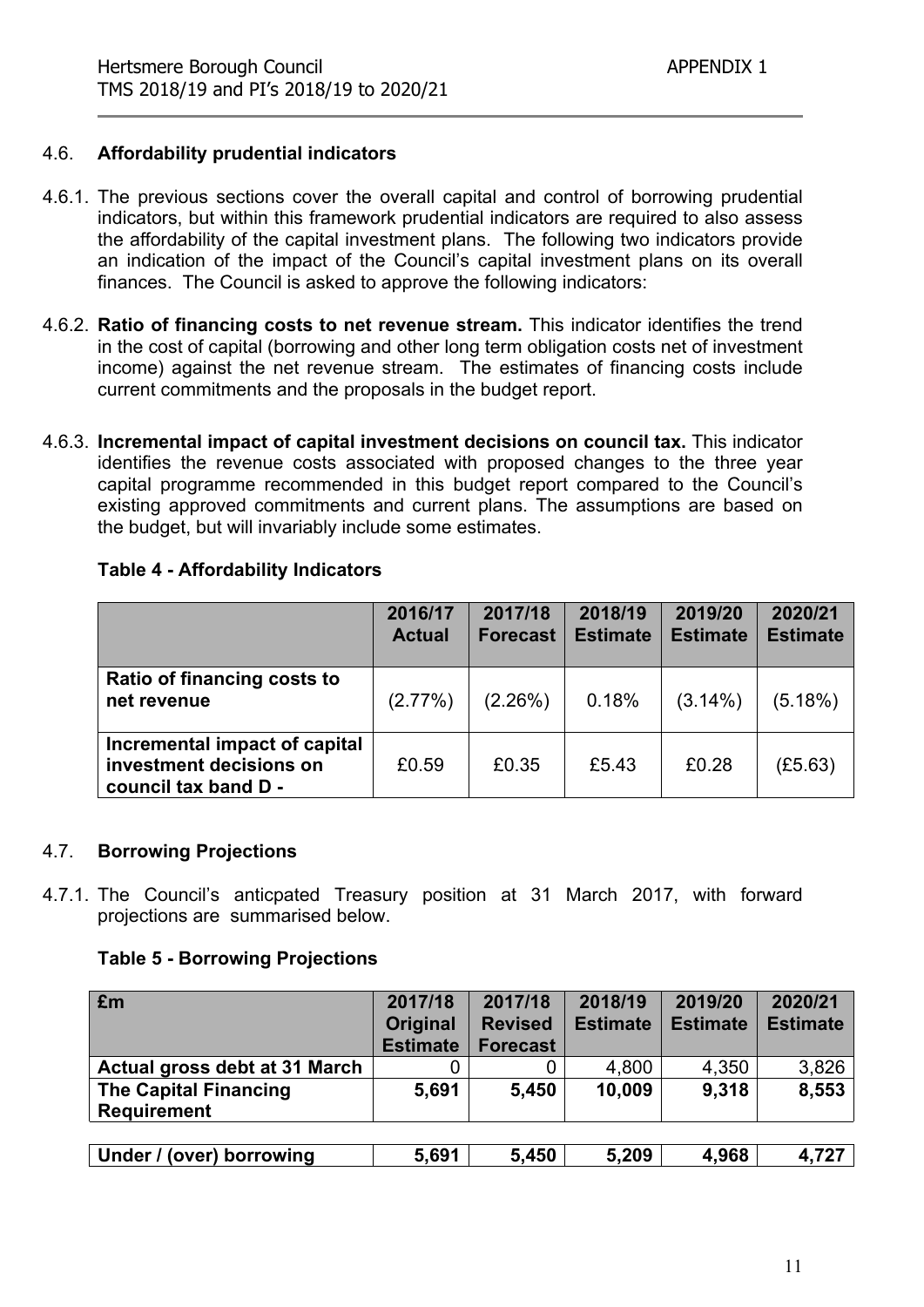- 4.7.2. As detailed in 4.3 the CFR figures have been adjusted to include the adjustment A figure.
- 4.7.3. The Council needs to ensure that its gross debt does not, except in the short term, exceed the total of the CFR in the preceding year plus the estimates of any additional CFR for the forthcoming financial year and the following two financial years.
- 4.7.4. The Corporate Director can report that the Council complied with this prudential indicator in the current year and does not envisage difficulties for the future. This view takes into account current commitments, existing plans, and the proposals in the budget report C/18/08**.**

#### 4.8. **Treasury indicators: Limits to borrowing activity**

- 4.8.1. **The operational boundary**. This is the limit beyond which external debt is not normally expected to exceed. In most cases, this would be a similar figure to the CFR, but may be lower or higher depending on the levels of actual debt.
- 4.8.2. **The authorised limit for external debt.** A further key prudential indicator represents a control on the maximum level of borrowing. This represents a limit beyond which external debt is prohibited, and this limit needs to be set or revised by the full Council. It reflects the level of external debt which, while not desired, could be afforded in the short term, but is not sustainable in the longer term.
	- 1. This is the statutory limit determined under section 3 (1) of the Local Government Act 2003. The Government retains an option to control either the total of all councils' plans, or those of a specific council, although this power has not yet been exercised.
	- 2. The Council is asked to approve the following authorised limits:

| £m                      | 2017/18<br>£m | 2018/19<br>£m | 2019/20<br>£m | 2020/21<br>£m |
|-------------------------|---------------|---------------|---------------|---------------|
| <b>Operational</b>      | 28            | 28            | 28            | 28            |
| <b>Boundary</b>         |               |               |               |               |
| <b>Authorised Limit</b> | 30            | 30            | 30            |               |

#### **Table 6 - Authorised Borrowing Limits**

#### **Borrowing strategy**

4.8.3. The Council may need to borrow in order to fund potential major projects. The exact timing however will depend on project timescales, projected borrowing rates and cashflow requirements. The limits above reflect the fact that Hertsmere are looking at an internal development programme of approximately £22m and investment in Hertsmere Developments Limited. The above limits will be reviewed and increased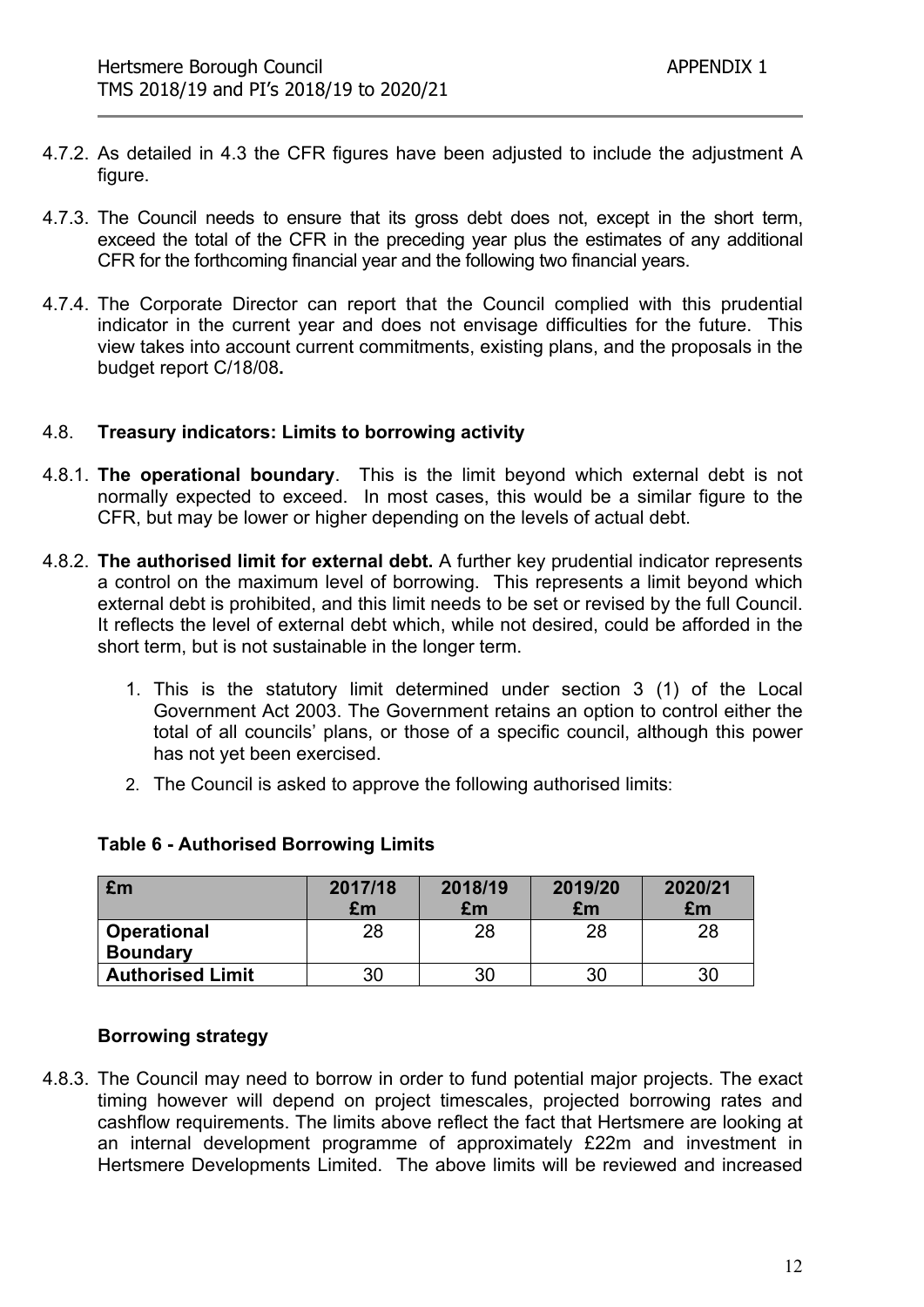in line with various schemes as they are approved by full Council.

#### **Municipal Bond Agency**

4.8.4. It is possible that the Municipal Bond Agency will be offering loans to local authorities in the future. The Agency hopes that the borrowing rates will be lower than those offered by the Public Works Loan Board (PWLB). This Authority may make use of this new source of borrowing as and when appropriate.

#### **Public Works Loan Board (PWLB)**

4.8.5. The PWLB currently provide the lowest borrowing rates available to Local Authorities as well as being easily accessible, loans can generally be arranged the same day. The council has secured the "Certainty rate" which offers a 0.20% reduction to the PWLB normal rates. Whilst PWLB rates remain low careful consideration needs to be given as to the timing of any borrowing to ensure that the cost carry does not outweigh the benefits of low rates.

#### 4.9. **Treasury management limits on activity**

- 4.9.1. There are three debt related treasury activity limits. The purpose of these are to restrain the activity of the treasury function within certain limits, thereby managing risk and reducing the impact of any adverse movement in interest rates. However, if these are set to be too restrictive they can impair the opportunities to reduce costs/improve performance. The indicator limits are:
	- Upper limits on variable interest rate exposure. This identifies a maximum limit for variable interest rates based upon the debt position net of investments;
	- Upper limits on fixed interest rate exposure. This is similar to the previous indicator and covers a maximum limit on fixed interest rates;
	- Maturity structure of borrowing. These gross limits are set to reduce the Council's exposure to large fixed rate sums falling due for refinancing, and are required for upper and lower limits. The Council is asked to approve the following treasury indicators and limits: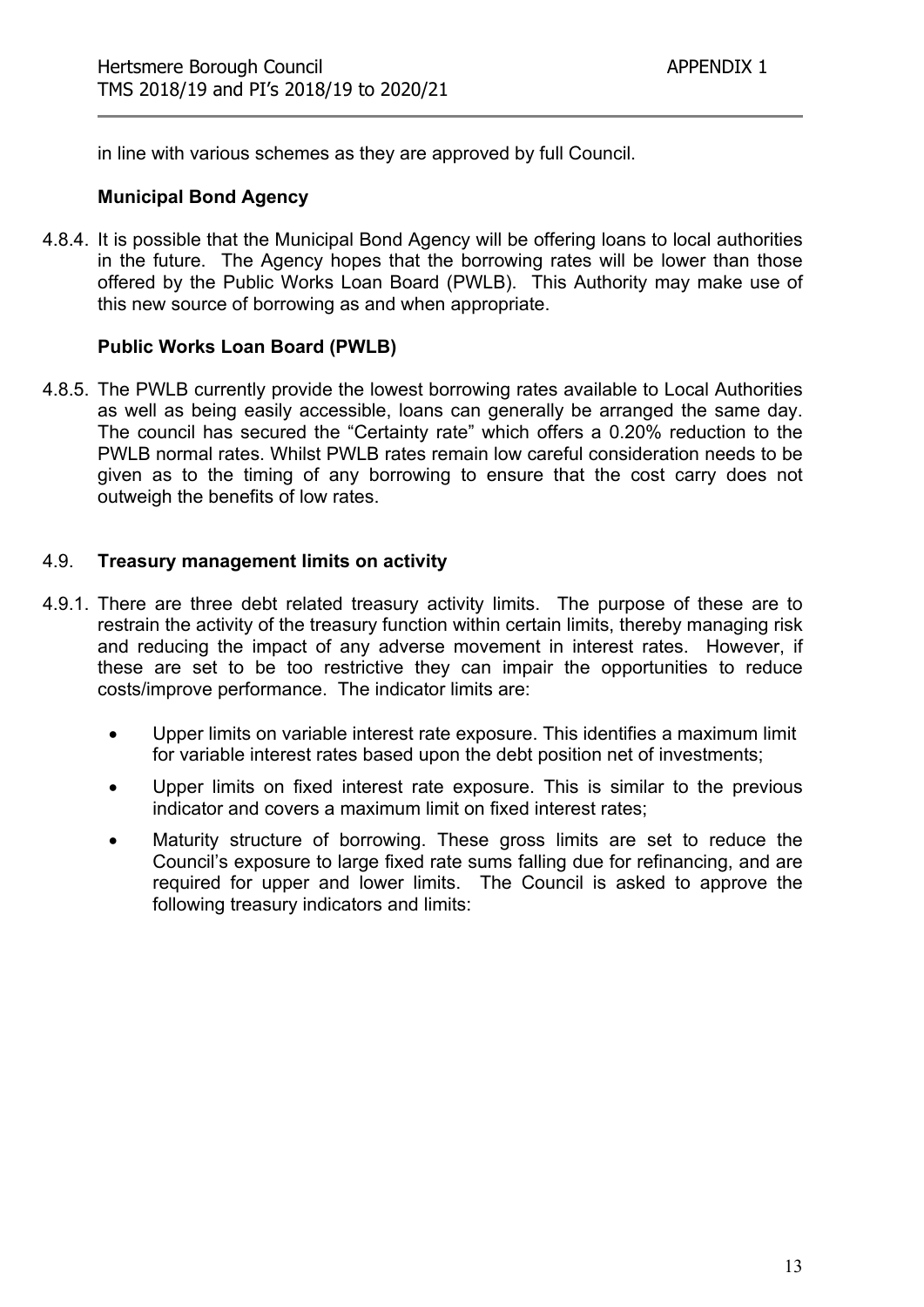#### **Table 7 - Interest Rate Exposure Limits**

| Interest rate exposures                                        | 2017/18      | 2018/19      | 2019/20      |
|----------------------------------------------------------------|--------------|--------------|--------------|
|                                                                |              |              |              |
|                                                                | <b>Upper</b> | <b>Upper</b> | <b>Upper</b> |
| <b>Borrowing - Variable</b>                                    | 30%          | 30%          | 30%          |
| <b>Borrowing - Fixed</b>                                       | 100%         | 100%         | 100%         |
| <b>Investments-Variable</b>                                    | 75%          | 75%          | 75%          |
| <b>Investments - Fixed</b>                                     | 100%         | 100%         | 100%         |
|                                                                |              |              |              |
| Maturity structure of fixed interest rate borrowing 2016/17    |              |              |              |
|                                                                |              | Lower        | <b>Upper</b> |
| Under 12 months                                                |              | $0\%$        | 100%         |
| 12 months to 2 years                                           |              | 0%           | 100%         |
| 2 years to 5 years                                             |              | $0\%$        | 100%         |
| 5 years to 10 years                                            |              | $0\%$        | 100%         |
| 10 years and above                                             |              | 0%           | 100%         |
|                                                                |              |              |              |
| Maturity structure of variable interest rate borrowing 2016/17 |              |              |              |
|                                                                |              | Lower        | <b>Upper</b> |
| Under 12 months                                                |              | $0\%$        | 100%         |
| 12 months to 2 years                                           |              | 0%           | 100%         |
| 2 years to 5 years                                             |              | $0\%$        | 100%         |
| 5 years to 10 years                                            |              | $0\%$        | 100%         |
| 10 years and above                                             |              | 0%           | 100%         |

#### 4.10. **Prospects for interest rates**

4.10.1. The Council has appointed Link Asset Services as its treasury advisor and part of their service is to assist the Council to formulate a view on interest rates. The following table gives their central view (as at December 2017).

|                      |  |  |  |  |  |  | Dec-17 Mar-18 Jun-18 Sep-18 Dec-18 Mar-19 Jun-19 Sep-19 Dec-19 Mar-20 Jun-20 Sep-20 Dec-20 Mar-21                                                       |
|----------------------|--|--|--|--|--|--|---------------------------------------------------------------------------------------------------------------------------------------------------------|
| <b>Bank Rate</b>     |  |  |  |  |  |  | $0.50\%$   $0.50\%$   $0.50\%$   $0.75\%$   $0.75\%$   $0.75\%$   $0.75\%$   $1.00\%$   $1.00\%$   $1.25\%$   $1.25\%$   $1.25\%$   $1.25\%$   $1.25\%$ |
| <b>5yr PWLB Rate</b> |  |  |  |  |  |  | $1.50\%$   $1.60\%$   $1.60\%$   $1.70\%$   $1.80\%$   $1.80\%$   $1.90\%$   $2.00\%$   $2.10\%$   $2.10\%$   $2.20\%$   $2.30\%$   $2.30\%$   $2.30\%$ |
| 10yr PWLB View       |  |  |  |  |  |  | $2.10\%$ 2.20% 2.30% 2.40% 2.40% 2.50% 2.60% 2.60% 2.70% 2.70% 2.80% 2.80% 2.90% 2.90% 3.00%                                                            |
| 25yr PWLB View       |  |  |  |  |  |  | $2.80\%$   2.90%   3.00%   3.00%   3.10%   3.10%   3.20%   3.20%   3.30%   3.40%   3.50%   3.50%   3.60%   3.60%                                        |
| 50yr PWLB Rate       |  |  |  |  |  |  | $2.50\%$   $2.60\%$   $2.70\%$   $2.80\%$   $2.90\%$   $2.90\%$   $3.00\%$   $3.00\%$   $3.10\%$   $3.20\%$   $3.30\%$   $3.30\%$   $3.40\%$   $3.40\%$ |

- 4.10.2. As expected, the Monetary Policy Committee (MPC) delivered a 0.25% increase in Bank Rate at its meeting on 2 November 2017. This removed the emergency cut in August 2016 after the EU referendum. The MPC gave forward guidance that they expected to increase Bank rate only twice more by 0.25% by 2020 to end at 1.00%. However the Link Asset Services forecast includes increases in Bank Rate of 0.25% in November 2018, November 2019 and August 2020.
- 4.10.3. Economic and interest rate forecasting remains difficult with so many external influences weighing on the UK. The above forecasts (and MPC decisions) will be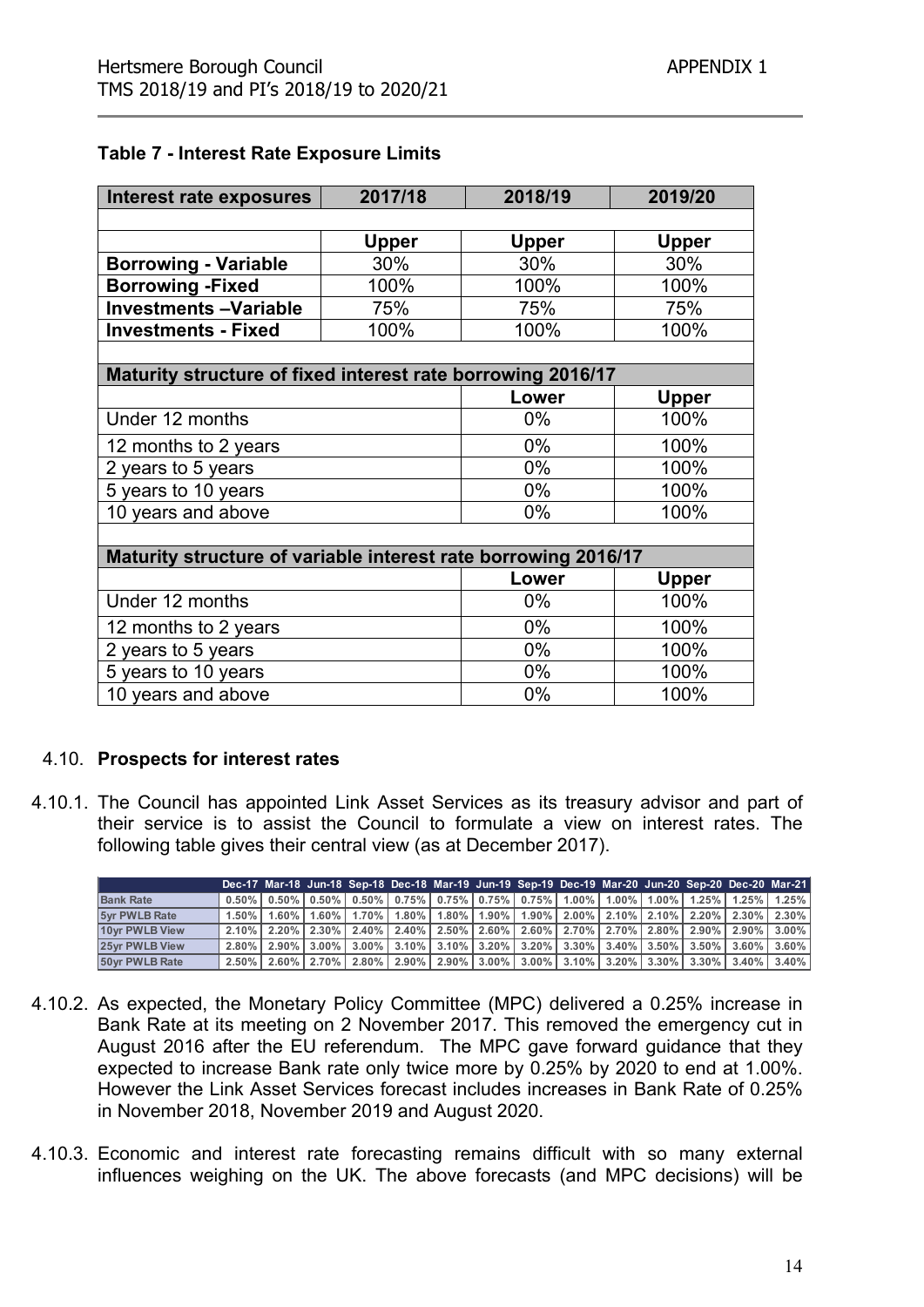liable to further amendment depending on how economic data and developments in financial markets transpire over the next year. Geopolitical developments, especially in the EU, could also have a major impact. Forecasts for average investment earnings beyond the three-year time horizon will be heavily dependent on economic and political developments.

### 4.11. **Policy on borrowing in advance of need**

4.11.1. The Council will not borrow more than or in advance of its needs purely in order to profit from the investment of the extra sums borrowed. Any decision to borrow in advance will be within forward approved Capital Financing Requirement estimates, and will be considered carefully to ensure that value for money can be demonstrated and that the Council can ensure the security of such funds.

#### 4.12. **Treasury management: Principal sums invested and maturity**

4.12.1. This indicator shows the maximum the Council expects to invest for periods longer than 364 days at any point in time and the maturity structure of those investments. It shows the Council's exposure to the possibility of loss that might arise as a result of it having to seek early repayment or redemption of principal sums invested.

#### **Table 8 – Investments limits beyond 1 year**

| Maximum principal sums invested > 365 days |         |         |         |  |  |
|--------------------------------------------|---------|---------|---------|--|--|
| £m                                         | 2018/19 | 2019/20 | 2020/21 |  |  |
| Principal sums invested ><br>365 days      | £15m    | £15m    | £15m    |  |  |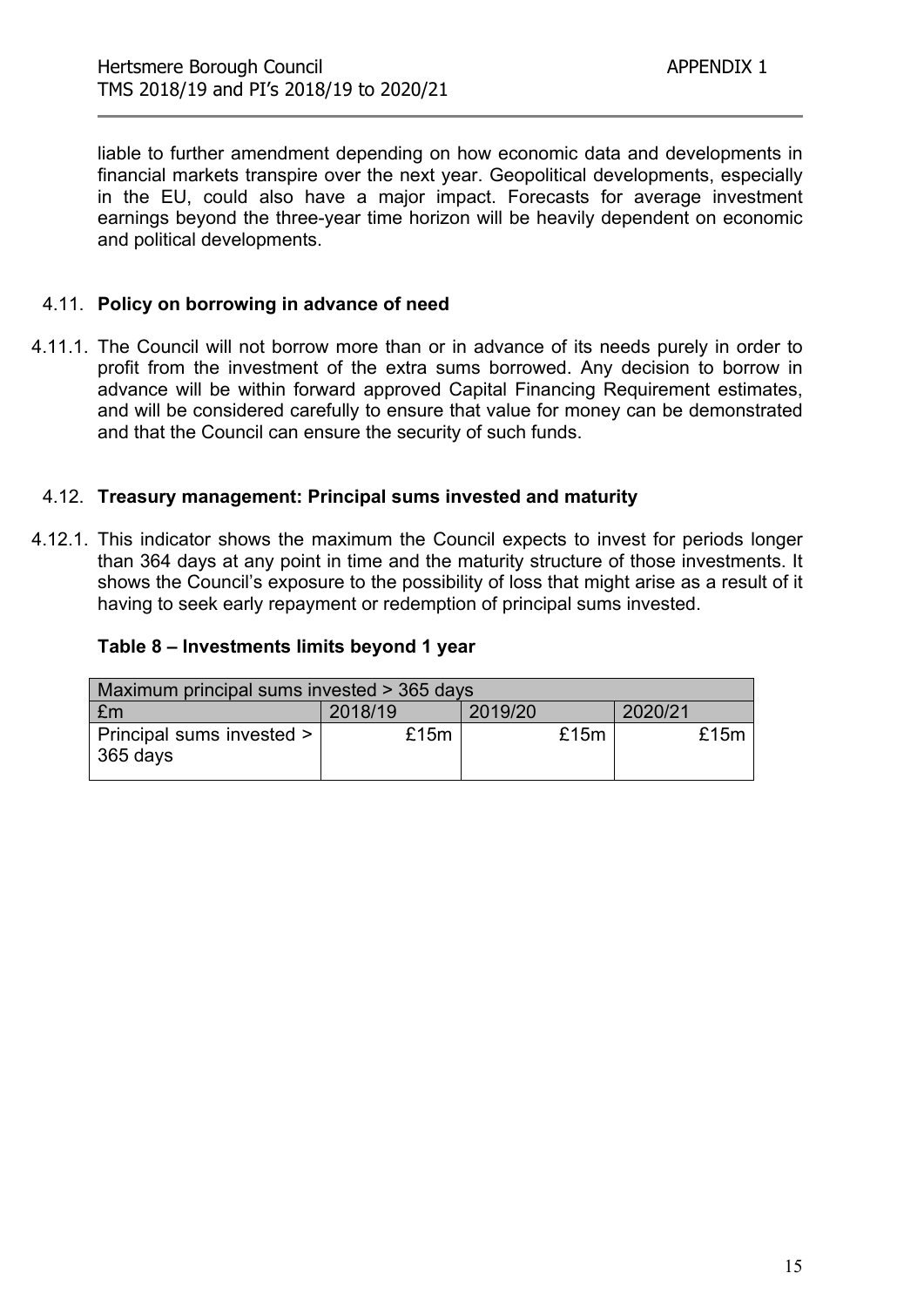# **5. Current Portfolio Position**

5.1. The weighted average investment portfolio from April 2017 to December 2017 is £52.7m with an average return of 0.56%. Listed below are the average investment balances and the rate of return for the financial year 2017/2018 up to December together with a comparison of the position at 2016/17 year end.

#### **Table 9 – Average return on investments**

| Investment Portfolio   | 01 April 16 to 31 March 17   01 April 17 to 31 Dec 2017 |        |
|------------------------|---------------------------------------------------------|--------|
| Average Balance        | £47.1 $m$                                               | £52.7m |
| Average rate of return | 0.64%                                                   | 0.56%  |

5.2. As detailed below the current year forecast predicts a favourable variance of £90k by year end. (March 2018)

|  |  | Table 10 – Investment income forecast |
|--|--|---------------------------------------|
|--|--|---------------------------------------|

|                                             | <b>Investment</b><br>Average<br>balance | <b>Interest</b> | Rate          |
|---------------------------------------------|-----------------------------------------|-----------------|---------------|
| Forecast:                                   | £'000                                   | £'000           | $\frac{0}{0}$ |
| <b>Budget</b>                               | 41,600                                  | 200             | 0.48%         |
| Forecast to 31/03/17                        | 53,400                                  | 290             | 0.54%         |
| Forecast favourable /<br>(adverse) variance | 11,800                                  | 90              | $-0.06%$      |

- 5.3. The forecast interest surplus has arisen as a result of having greater than anticipated balances available to invest throughout 2017/18. This has arisen in part due to:
	- Prudent and conservative budgeting of investment income.
	- Delayed or re-profiled capital spend.
	- Provisions in final accounts which have yet to materialise in cash terms.
- 5.4. The investment portfolio, currently £63.3m (as at December), is expected to reduce to £43.8m by the 31 March 2018. This is due to the cash flow requirements such as Council tax and Business rates income being paid over the first ten months of the year thus reducing investment balances in the final two months of the year.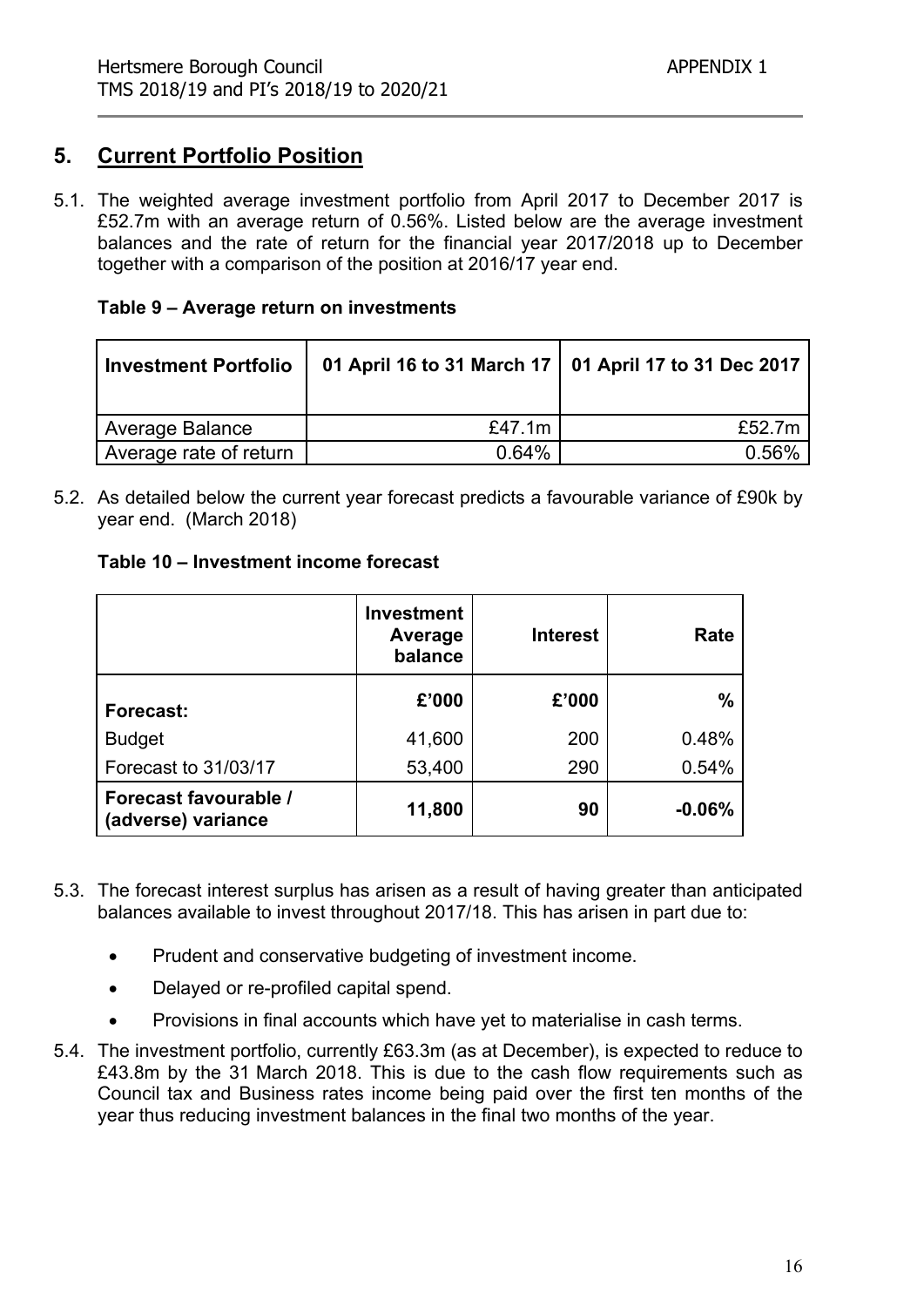# **6. Annual Investment Strategy**

#### 6.1. **Investment Policy**

- 6.1.1. The Council's investment policy has regard to the CLG's Guidance on Local Government Investments ("the Guidance") and the revised CIPFA Treasury Management in Public Services Code of Practice and Cross Sectoral Guidance Notes ("the CIPFA TM Code"). The Council's investment priorities will be:
	- (a) the Security of capital;
	- (b) the Liquidity of its investments; and
	- (c) the Yield.
- 6.1.2. In accordance with the above guidance from the CLG and CIPFA, and in order to minimise the risk to investments, the Council applies minimum acceptable credit criteria in order to generate a list of highly creditworthy counterparties which also enables diversification and thus avoidance of concentration risk. The key ratings used to monitor counterparties are the Short Term and Long Term ratings.
- 6.1.3. Ratings will not be the sole determinant of the quality of an institution; it is important to continually assess and monitor the financial sector on both a micro and macro basis and in relation to the economic and political environments in which institutions operate. The assessment will also take account of information that reflects the opinion of the markets. To achieve this consideration the Council will engage with its advisors to maintain a monitor on market pricing such as "credit default swaps" and overlay that information on top of the credit ratings.
- 6.1.4. The Council will aim to achieve the optimum return on its investments commensurate with proper levels of security and liquidity. The risk appetite of this Council is low in order to give priority to security of its investments.

#### 6.2. **Interest rate expectations**

- 6.2.1. Bank Rate is forecast to stay flat at 0.50% until quarter 4 2018 and not to rise above 1.25% by quarter 1 2021. Bank Rate forecasts for financial year ends (March) are:
	- $\cdot$  2017/18 0.50%
	- $\cdot$  2018/19 0.75%
	- $\cdot$  2019/20 1.00%
	- 2020/21 1.25%
- 6.2.2. The overall balance of risks to these forecasts is currently skewed to the upside and are dependent on how strong GDP growth turns out, how quickly inflation pressures rise and how quickly the Brexit negotiations move forward positively. .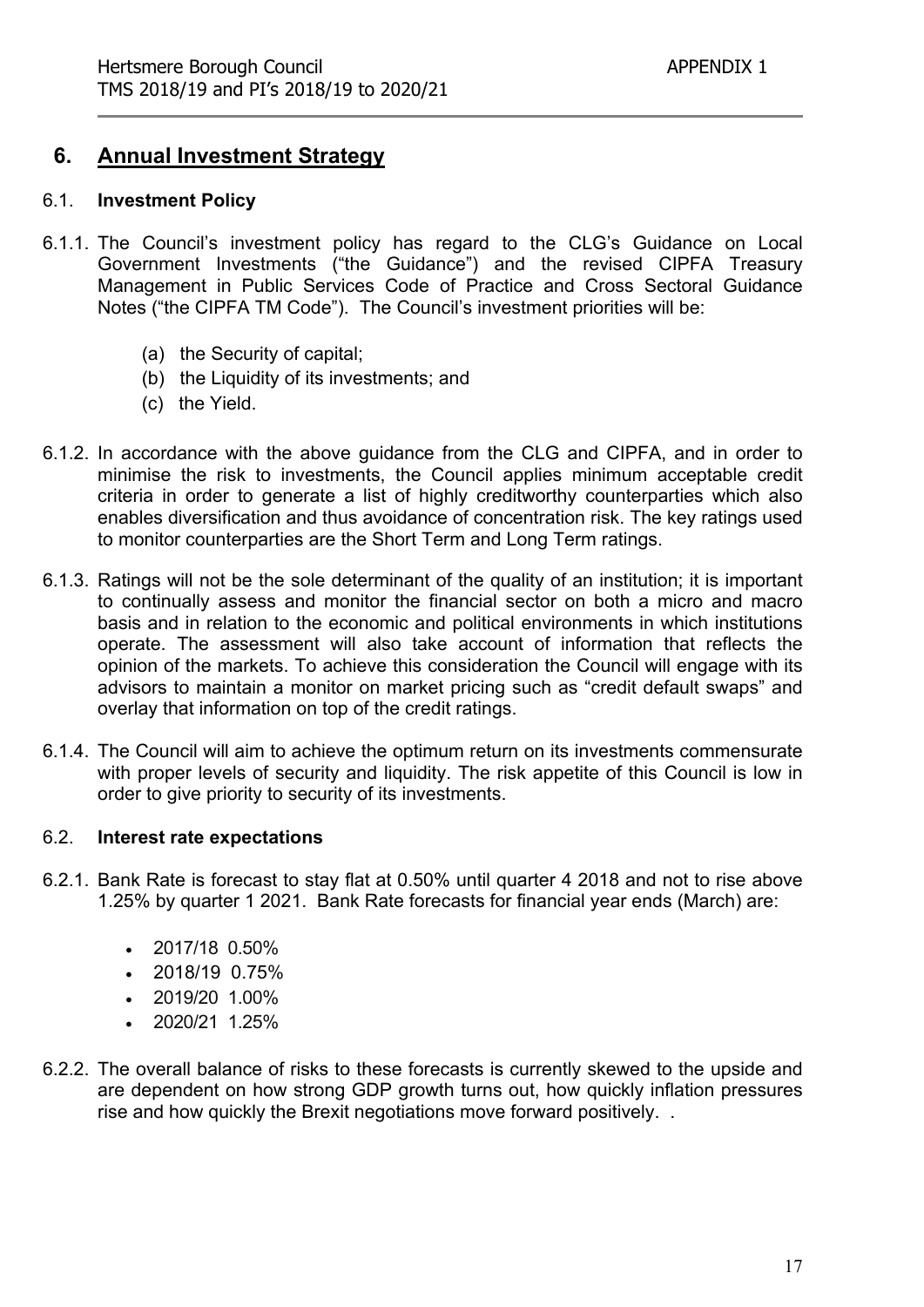#### 6.3. **Types of Investments**

- 6.3.1. As detailed in the Treasury Code of practice "Local authorities are not constrained by law in the types of investments they may make or the investment instruments they may use". However in practice they are constrained by DCLG guidance which stresses "the prudent investment strategy of security, liquidity and yield". Investment regulations and DCLG guidance also "distinguish between 'specified' and 'nonspecified' investments, the latter requiring greater scrutiny by local authorities".
- 6.3.2. Investment instruments identified for use in the financial year are listed below under the 'specified' and 'non-specified' investment categories.
- 6.3.3. **Specified Investments –** The Council will invest in "specified" investments that meet the criteria of a "specified" investment as detailed in the DCLG guidance. These will be those that will have high security and high liquidity, denominated in sterling and not a long term investment i.e. maturity date of no more than 12 months. The investment is not defined as capital expenditure.

The specified investments in which the Council can invest in are:

- The UK Government
- Debt Management Office Accounts
- UK Local Authorities and Parish Councils
- Term deposits with institutions or investment schemes with a credit rating that meets the criteria detailed in section 8.
- Money Market funds with AAA rating including those with a variable asset value.
- Enhanced Money market funds with AAA rating
- 6.3.4. **Non-specified Investments -** The Council's policy is to invest in non-specified investments, which meet all the criteria of the specified investments above. This includes but is not limited to term deposits and Certificates of deposit issued by banks or building societies and deposits beyond 12 months which meet the criteria as set out in the investment strategy below.
- 6.3.5. **Unrated/lower rated Building Societies** have been added to the investment strategy for 2018/19 following approval by the Audit Committee in July 2017. Where the Building Society does not have a credit rating the Council will invest up to a maximum of £3m for max duration of 6 months providing the counterparty has an asset size of at least £3Bn. This effectively permits investments into the top 10 Building Societies by size.
- 6.3.6. The Council will place deposits in accordance with the Link Asset Services' matrix recommended colour durations, and where possible spread the amounts and dates of maturing investments as evenly as possible over this period. This avoids an excess of investments maturing in any one particular time and helps towards a more stable rate of return.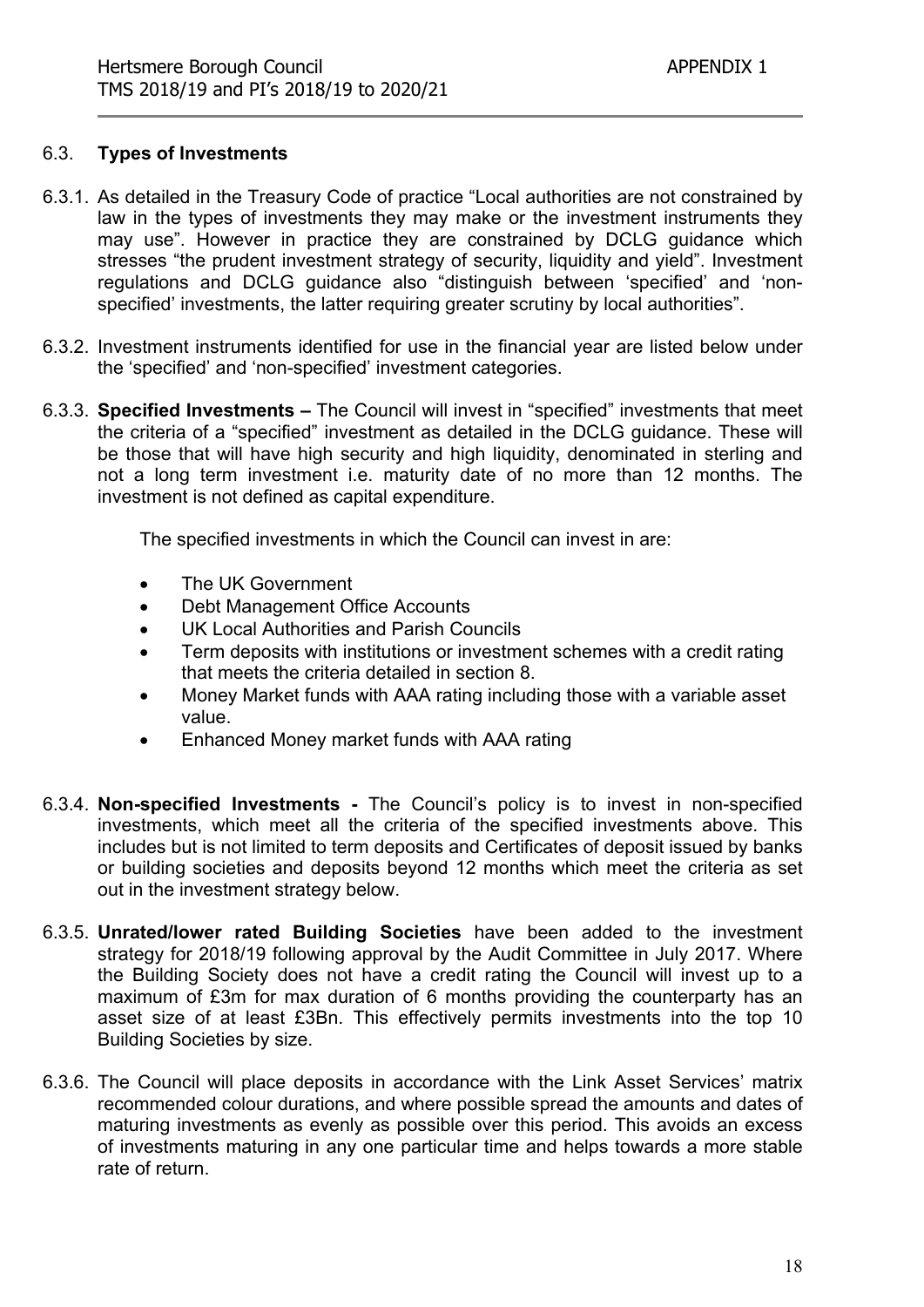#### 6.4. **Creditworthiness policy**

- 6.4.1. This Council uses the creditworthiness service provided by its Treasury consultants; Link Asset Services. This service has been progressively enhanced over recent years and now uses a sophisticated modelling approach with credit ratings from all three rating agencies - Fitch, Moodys and Standard and Poors, forming the core element. However, it does not rely solely on the current credit ratings of counterparties but also uses the following as overlays:
	- credit watches and credit outlooks from credit rating agencies
	- CDS spreads to give early warning of likely changes in credit ratings
	- sovereign ratings to select counterparties from only the most creditworthy countries
- 6.4.2. This modelling approach combines credit ratings, credit watches and credit outlooks in a weighted scoring system which is then combined with an overlay of CDS spreads for which the end product is a series of colour code bands which indicate the relative creditworthiness of counterparties. These colour codes are also used by the Council to determine the duration for investments and are therefore referred to as durational bands. The Council is satisfied that this service gives a much improved level of security for its investments. It is also a service which the Council would not be able to replicate using in house resources.
- 6.4.3. The Council will therefore use counterparties within the following durational bands:
	- Yellow 5 years
	- Purple 2 years
	- Blue 1 year (applies to nationalised or semi nationalised UK Banks)
	- Orange 1 year
	- Red 6 months
	- Green 100 days
	- No Colour not to be used
- 6.4.4. All credit ratings will be monitored regularly**.** The Council is alerted to changes to ratings of all three agencies through its use of the Link Asset Service creditworthiness service.
	- if a downgrade results in the counterparty/investment scheme no longer meeting the Council's minimum criteria, its further use as a new investment will be withdrawn immediately. Consideration will also be given to terminating existing investments where appropriate.
	- in addition to the use of Credit Ratings the Council will be advised of information in movements in Credit Default Swap against the iTraxx benchmark and other market data on a weekly basis. Extreme market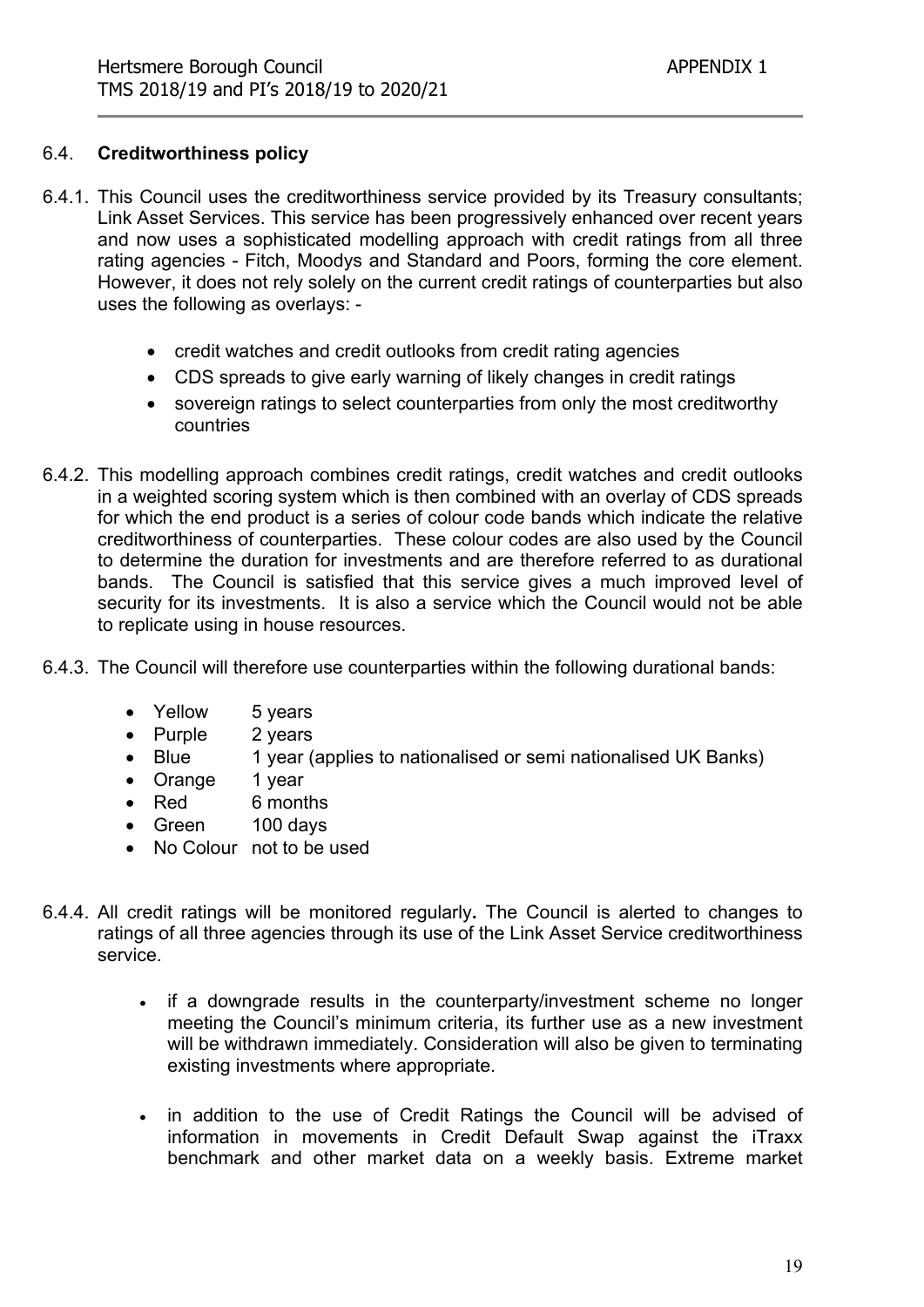movements may result in downgrade of an institution or removal from the Council's lending list.

6.4.5. Sole reliance will not be placed on the use of this external service. In addition the Council will also use market data and market information from credible sources such as financial times, information on government support for banks and the credit ratings of that government support.

## 6.5. **Counterparty and Group Limits**

6.5.1. As well as using the Link Asset Services' matrix, the Council will limit its exposure to any one particular Institution or group of banks, for example the Lloyds Group and Santander Group. The Council will adopt a tiered exposure using Fitch long term (or equivalent from other agencies if Fitch does not provide) to determine the amount of funds placed with each institution. The DMO account, UK Government and Local Authorities and UK part nationalised banks will have a separate limit of £10m. Money market funds will have a credit limit of £8m per fund.

#### 6.6. **Time and monetary limits applying to investments.**

6.6.1. The time and monetary limits for institutions on the Council's counterparty list are as follows (these will cover both specified and non-specified investments):

|                                                                               | <b>Fitch Long</b><br>term Rating | Money and/or %<br>Limit | <b>Time</b><br>Limit                                             |
|-------------------------------------------------------------------------------|----------------------------------|-------------------------|------------------------------------------------------------------|
|                                                                               | (or equivalent)                  |                         |                                                                  |
| <b>Higher Quality Rated Banks</b>                                             | AAA<br>$AA+$<br>AA,<br>AA-       | £8m                     | As per Link<br>recommended<br>duration.                          |
| <b>Medium Quality Rated Non UK</b><br><b>IBanks</b>                           | $A+$<br>A                        | £4m                     | As per Link<br>recommended<br>duration                           |
| <b>UK Medium Quality Rated Banks</b><br>and Building Societies                | $A+$<br>A                        | £6m                     | As per Link<br>recommended<br>duration                           |
| Part nationalised*<br>(Currently only RBS/Natwest fall<br>into this category) | N/A                              | £10m                    | As per Link<br>recommended<br>duration -<br><b>Currently 1yr</b> |
| <b>Unrated Building Societies or</b><br>with rating below A                   | Min £3B Asset<br><b>Size</b>     | £3m                     | <b>6 Months</b>                                                  |
| <b>Barclays Bank - Council's</b>                                              | N/A                              | £5m                     | <b>Daily limit</b>                                               |

#### **Table 11 – Investment limits**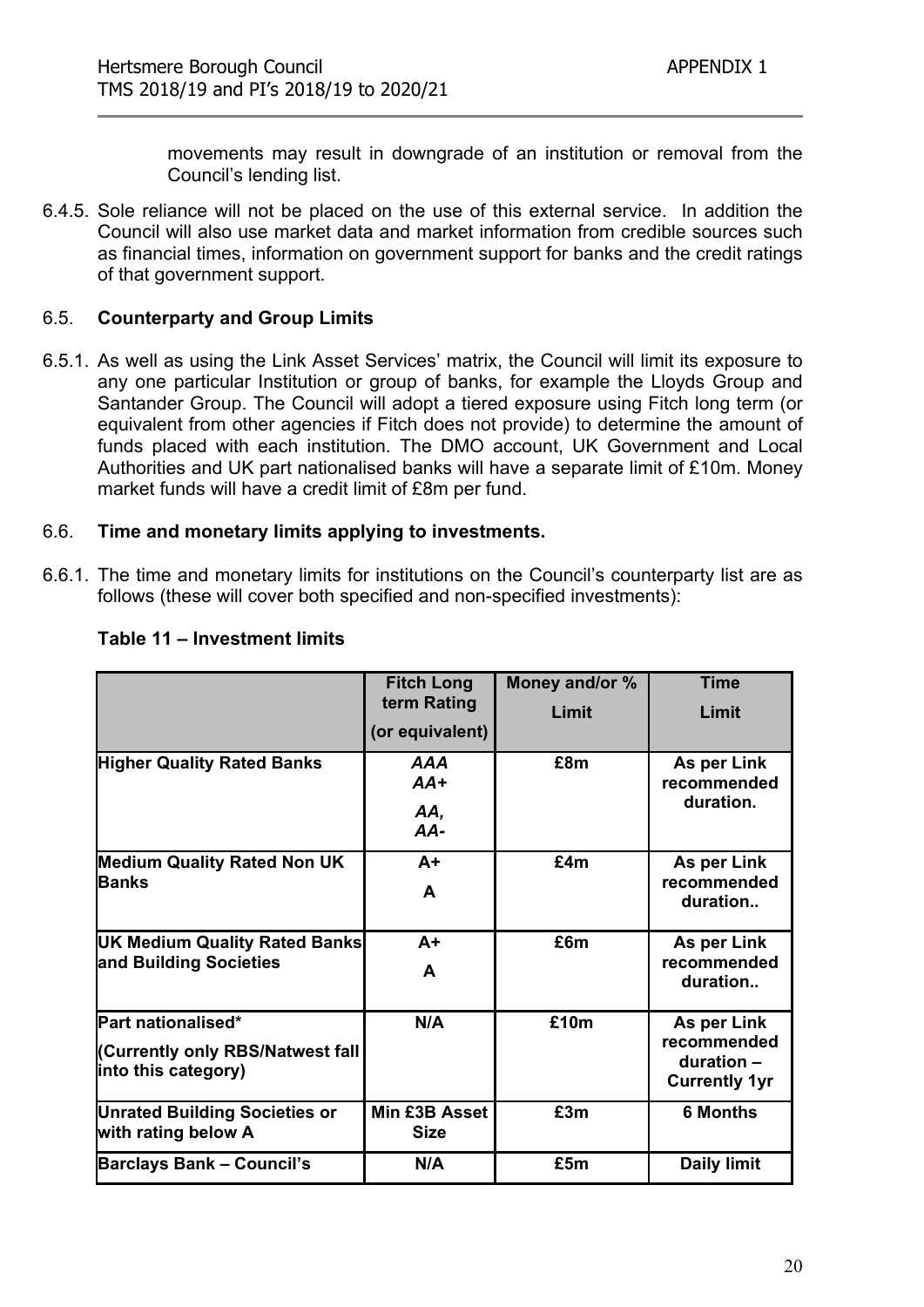|                                    | <b>Fitch Long</b><br>term Rating<br>(or equivalent) | Money and/or %<br>Limit | <b>Time</b><br>Limit |
|------------------------------------|-----------------------------------------------------|-------------------------|----------------------|
| banker.                            |                                                     |                         |                      |
| <b>DMADF</b>                       | <b>AAA</b>                                          | unlimited               | 5yrs                 |
| Local authorities                  | N/A                                                 | £10m                    | 5yrs                 |
| <b>Money market funds</b>          | <b>AAA</b>                                          | £8m                     | liquid               |
| <b>Enhanced Money market funds</b> | <b>AAA</b>                                          | £8m                     | liquid               |

6.6.2. The council will endeavour to diversify its investment portfolio by country, group and institution. However, the Council may decide to limit counterparty diversification by investing in Countries such as the UK, Canada and Australia where there is greater understanding about economy and Government intention such as desire to support institutions from defaulting.

#### 6.7. **Sovereign limits**

6.7.1. The Council has determined that it will only use approved counterparties from countries with a minimum sovereign credit rating of *AAA* (or equivalent from other agencies if Fitch does not provide). This list will be added to, or deducted from; by officers should ratings change in accordance with this policy. However this does not extend to the UK which is currently rated AA+ by Fitch.

#### 6.8. **Current AAA Rated Countries by Fitch:**

- Australia
- Canada
- Denmark
- Germany
- **Netherlands**
- **Singapore**
- Sweden
- Switzerland

No more than 30% of the total portfolio is to be invested in any one country, except the UK.

#### 6.9. **Money Market Funds (MMF)**

6.9.1. Money market funds are mutual funds that invest in short-term debt instruments. They provide the benefits of pooled investment, as investors can participate in a more diverse and high-quality portfolio than they otherwise could individually. Like other mutual funds, each investor who invests in a money market fund is considered a shareholder of the investment pool, a part owner of the fund. Money market funds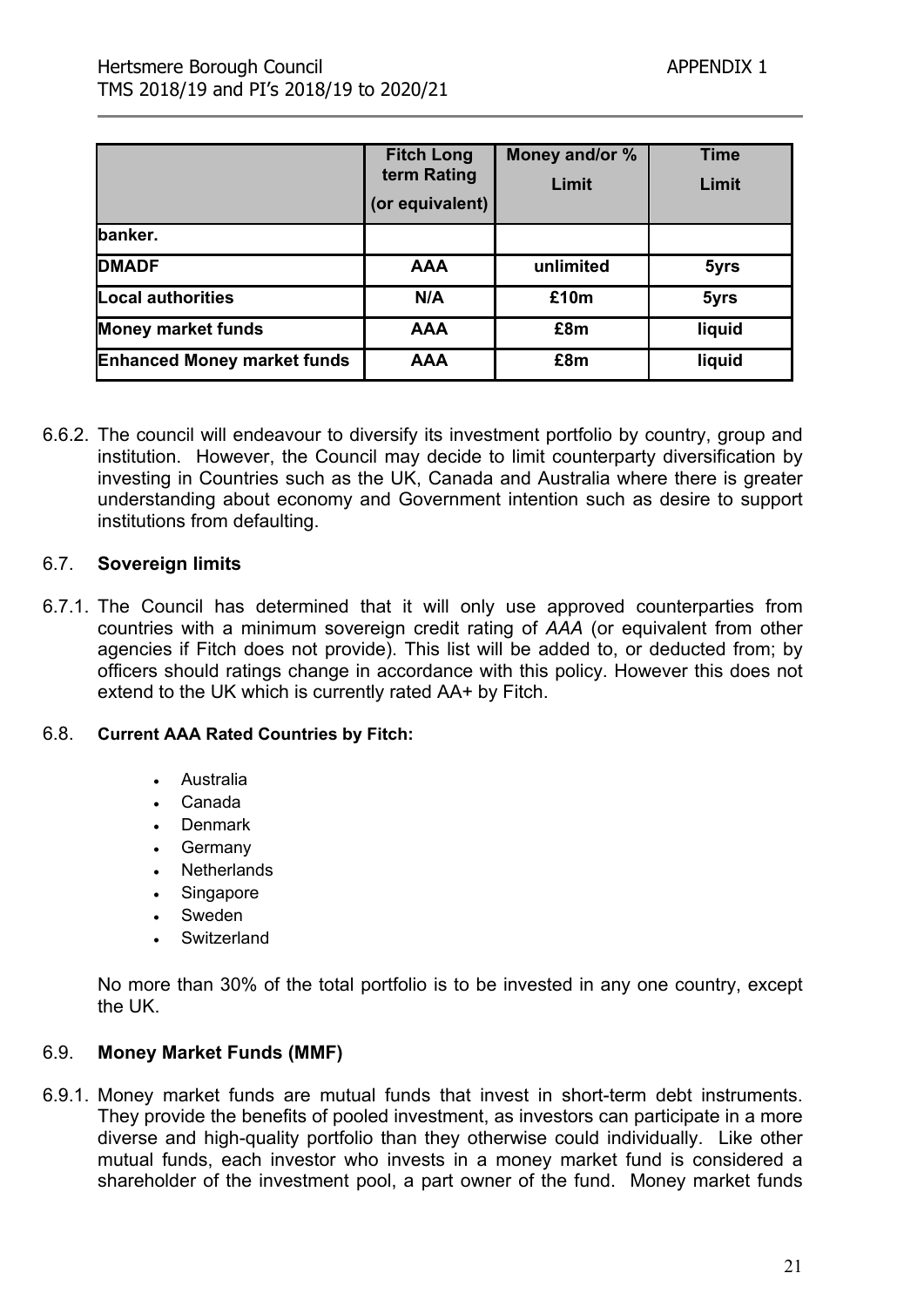are actively managed within rigid and transparent guidelines to offer safety of principal, liquidity and competitive sector-related returns. The Council will invest in both Constant Net Value (C-Nav) and Variable Asset value (V-Nav) asset classes.

#### 6.10. **Enhanced Money Market Funds**

6.10.1. These are similar to Money market funds in that they use pooled cash to invest into various products and counterparties. In order to be classified and rated as a MMF the fund is required to adhere to strict rules regarding the investment types and average days until maturity of the portfolio. Enhanced funds can vary but will generally be slightly longer dated which means they lose their MMF categorisation. The rating of the funds can vary as they are not constrained by the MMF classification however the council will only use enhanced money market funds which are AAA rated. Although these funds are highly liquid as they can be redeemed within 2-3 days they are designed to be invested for 6 to 12 months as there can be some volatility in the asset value and yield.

#### 6.11. **Main Bankers - Barclays**

6.11.1. Currently the council utilises Money Market funds for short term liquidity purposes, however each payment transaction is subject to a chaps charge (bank charge). It is therefore proposed that in addition to the limits set under the main investment strategy, Barclays as our main banker will be further utilised for liquidity purposes. This will involve having balances of up to £5m held in the council business premium account through the use of the banks sweeping system thus avoiding bank charges.

#### 6.12. **Unrated/lower rated Building Societies**

6.13.The Audit Committee were delegated authority by Council to consider the use of use of unrated/lower rated Building Societies following the approval of the TMS for 2017/18. The Audit committee at their meeting 31 July 2017 recommended the inclusion of unrated Building Societies within the TMS provided that they held a minimum asset size of £3Bn.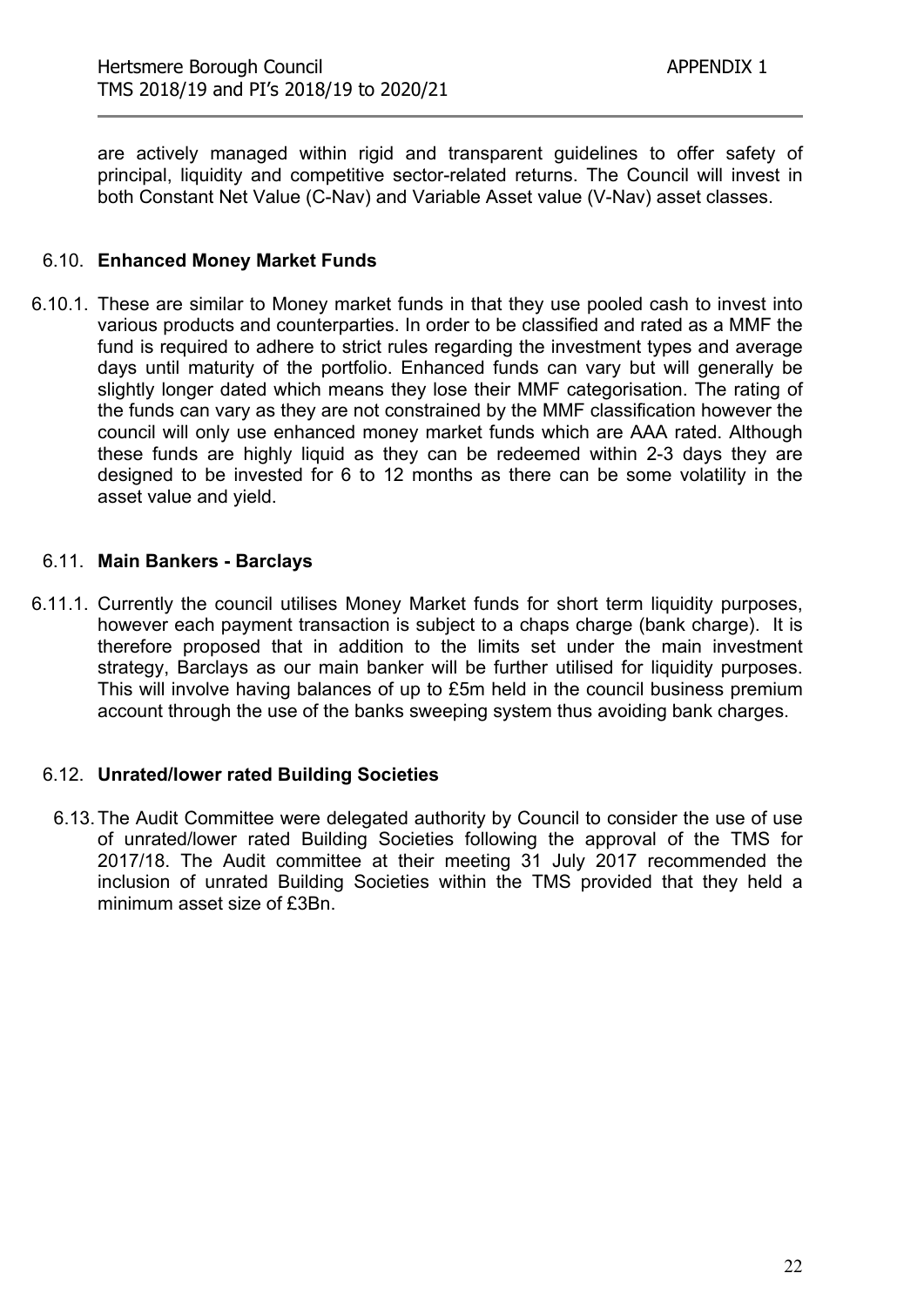# **7. Risk Implications**

#### 7.1. **Monitoring**

7.2. On a Quarterly basis Officers will report to Financial Monitoring Panel providing details of new investments, rate of returns and highlighting changes to sovereign rating, group limits and any other relevant treasury issues that may arise.

#### 7.3. **MIFID**

- 7.4. The European Union Markets in Financial Instruments Directive brought in on the 3 January 2018 means that all financial services such as banks, brokers, advisers and fund managers will be required to treat the Council in the same way as they would individuals and small businesses. The council has therefore elected to opt up its status to a professional client to allow it to continue to interact with these counterparties and continue to deal in the products currently utilised.
- 7.5. To this end Hertsmere will be adopting the approach endorsed by the LGA and will be electing to return to professional status. This process will involve notifying all our investment managers, advisors, brokers etc. that the Council wishes to opt into Professional Status and evidencing the Councils competence to do so.
- 7.6. Once the Council has opted in we will need to disclose on a yearly basis any material changes that could impact our status. It is therefore recommended that this position is reported annually in the Treasury Management Strategy (TMS) and end of year report to Audit Committee.
- 7.7. It should be noted that any election to Professional status would not result in any additional risk or change in approach as this decision is to maintain the professional status offered to the Council prior to MIFID. The Council will continue to undertake investments in accordance with the approved TMS and the Prudential Code and officers will continue to look to secure the optimum return on investments commensurate with proper levels of security and liquidity.